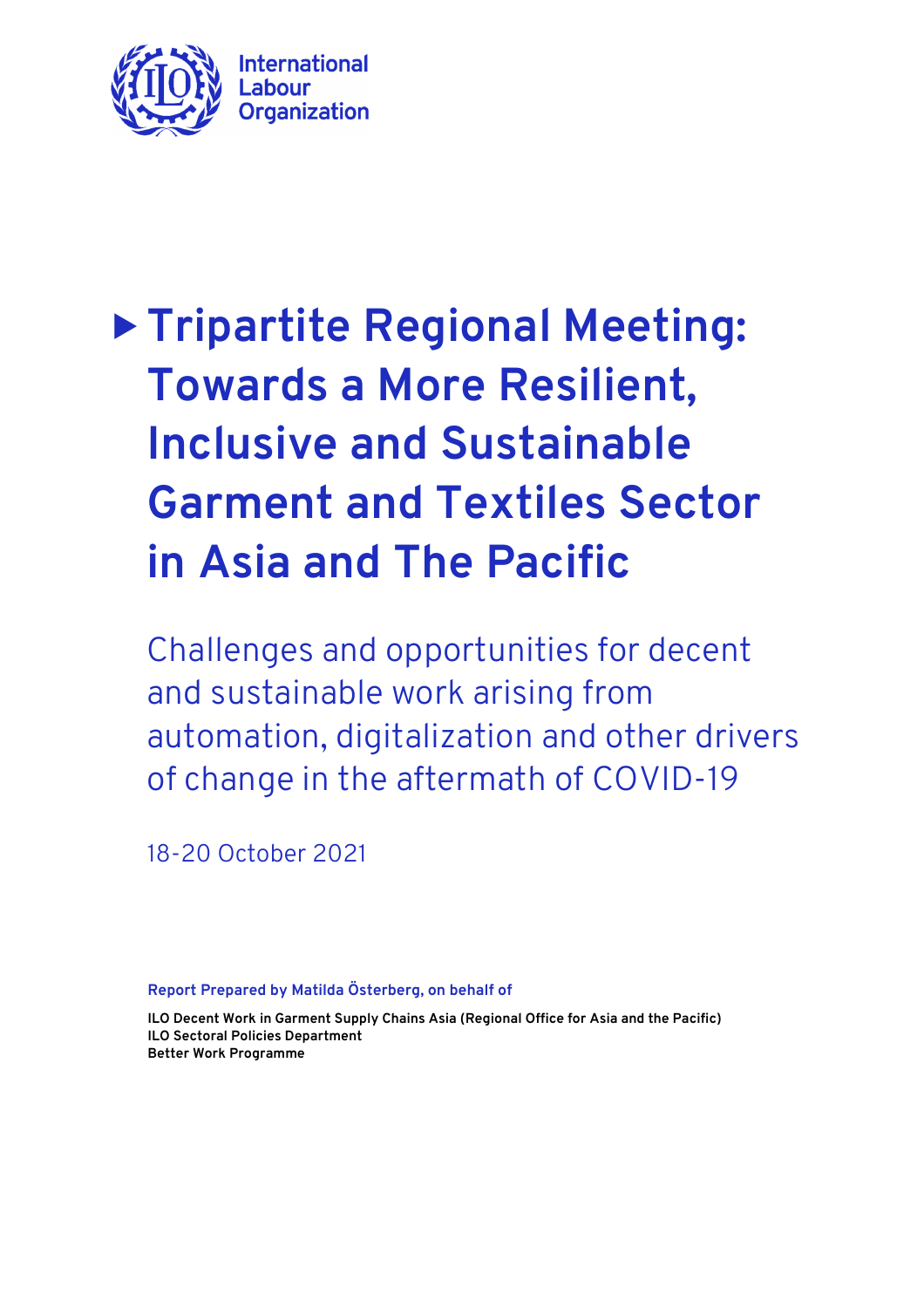# **1. Executive summary**

The tripartite regional meeting: Towards a More Resilient, Inclusive and Sustainable Garment and Textiles Sector in Asia and the Pacific was held on 18-20 October 2021. The meeting was attended by more than 80 representatives from governments, employers' and workers' organizations in the region, the ILO, and other important industry stakeholders including brands, manufacturers and civil society organizations (non-constituents attended without formal speaking rights).

During the three-day online event, participants primarily discussed challenges and opportunities for decent and sustainable work in the garment and textiles sector arising from automation, digitalization and other drivers of change in the aftermath of COVID-19.

The COVID-19 pandemic has had major impact on the garment and textiles sector in Asia and the Pacific. It has destabilised the industry, employment and livelihoods with many hardships remain, but it has also shone a light on the elements of our systems that are working and where they are not working. Meeting participants recognized that just as the garment and textiles sector forms the economic and social backbone of many countries in the region, the sector will likewise be of critical importance to the longterm recovery of these countries at a post- pandemic era.

This tripartite regional meeting was not only an opportunity to share insights or present existing initiatives aimed at addressing critical decent work deficits but a forum to promote social dialogue in the garment and textiles sector. It was also about forging a hopeful vision for the future shared by all constituents, and about realising that the current moment is the critical juncture at which we can change the long-term course of the garment and textiles sector.

The key messages of the meeting - echoed by many of the speakers - were that many of the sector's key stakeholders were facing the same challenges when it comes to drivers of change affecting the industry, and that with this, solidarity is a key strength to be leveraged. Through strategic partnerships and joint action, the constituents and other stakeholders can be better placed to build a better future of work in the sector, starting now. In the words of several participants, 2022 should be the year of social dialogue and action.

Governments, employers' and workers' organizations are uniquely positioned to harness the potential of the garment and textiles industries while making sure that no one is left behind. There is already a *compass* for this work in the ILO Centenary Declaration for the Future of Work, together with a *roadmap* in the form of the recently adopted Global Call to Action for a Human-Centred Recovery from the COVID-19 crisis that is inclusive, sustainable and resilient.

To ensure a sustainable future and decent work in the sector, the industry needs to be one step ahead of megatrends and drivers of change, including digitalization, automation, climate change and changes in trade and consumer patterns. This can be done through building robust and inclusive mechanisms for social dialogue, and by building holistic, forward looking plans and strategies that invest in human capital and social protection, incentivise sustainable transitions in the sector, and promote and regulate the decent work landscape. Government has a lead role in driving these processes forward, with a strong partnership with workers' and employers' organizations for its success.

Moving forward, there is a crucial need for strong policy leadership, for gender equality, for social protection and for genuine dialogue. There is also a need to rebalance relationships between buyers, manufacturers and workers in the supply chain, including in the area of sourcing practices.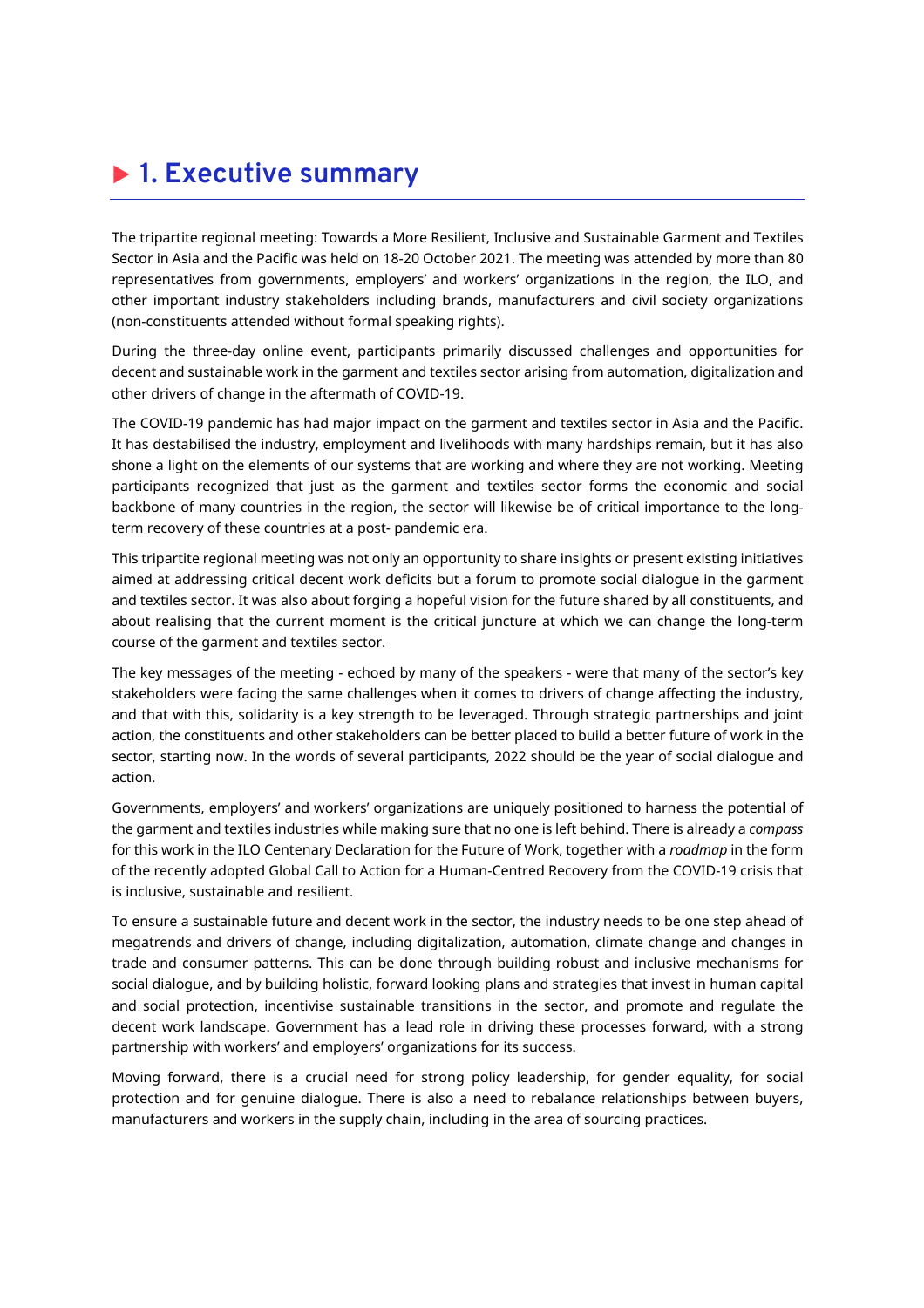During the meeting, three key principles emerged for how to collectively build a *better* future of work in the sector: Partnership, Solidarity, and Social Dialogue. Discussions revealed how constituents from different countries see many commonalities in their current plight (the fallout from the pandemic manifest in similar ways across Asia's garment producing hubs), and with this they see a strong case for improved industry partnerships as a means to address common challenges and build an improved - more inclusive and resilient - garment and textiles sector in Asia, with renewed commitments to decent work and environmental sustainability. Critical to this will be the continuation and expansion of all forms of dialogue, formal and informal and in bipartite and tripartite settings, as well as closer engagement and action with other critical stakeholders, notably international brands and buyers.

The ILO has a significant convening role in this process, and in helping to establish meaningful links between international labour standards and initiatives and national-level policies and action in the garment and textiles sector. To deliver real results, for example in closing decent work gaps and accelerating just transitions in the sector, policy design, dialogue platforms, and industry initiatives need to be informed by realities and demands on the ground, and owned by those who have the biggest stake in their success, that is, the workers and employers employed in the sector.

The present report provides a summary of the discussions held during the three days. It also indicates some of the proposals offered by participants on how to move forward. Neither the report nor the summary of proposals therein represent official or agreed points of consensus among the tripartite constituents. Instead they represent a synthesis of different positions provided by participants on the topics discussed.

### **1.1 Day 1: Where we are**

**The first day covered the present state of the garment and textiles sector and provided tripartite constituents an opportunity to discuss current developments shaping decent work in the industry, in particular the impact of the COVID-19 pandemic and responses to it.**

Garment and textiles exporting countries in the region faces many of the same challenges during the pandemic, including cancelled orders and delayed payments from international buyers, wage cuts and layoffs across the garment and textiles industry, and widening inequalities amid weak or inadequate social protection.

Whilst causing unprecedented disruption to the entire supply chain, the pandemic has also accelerated existing drivers of change affecting the garment and textiles industry, among them digitalization, automation and changes in trade patterns. Amid these challenges, the constituents called for greater industry solidarity and social dialogue, as well as stronger involvement of other supply chain actors particularly buyers and brands - in forging collective response and recovery measures.

### **1.2 Day 2: Where we want to be**

**The second day of the meeting focused on where constituents and industry stakeholders want the industry to be and what kind of industry they want to build for the future. It gave participants an opportunity to discuss how to harness the different drivers of change for decent work and sustainability in the sector, taking into account the 2019 ILO Centenary Declaration for the Future of Work.**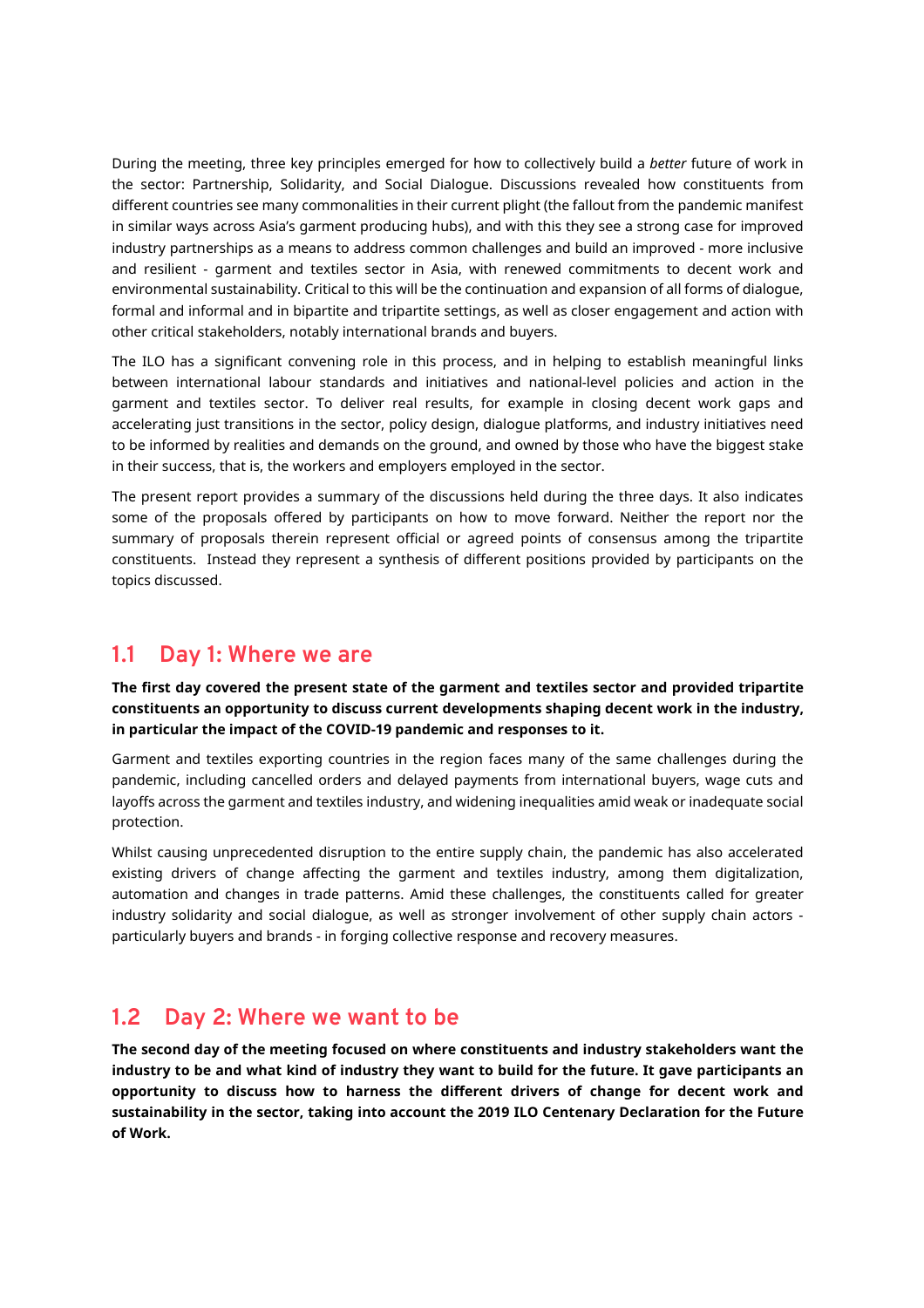As in other economic sectors, technological change is inevitable and underway in the garment and textiles industry, but it will not happen overnight. Research and experience suggest the industry is likely to see a transition in the coming years, while this may cause workforce disruption and dislocation. It may also give rise to hybrid models of worker-machine collaboration where workers are necessary and essential to achieve higher productivity in the sector. Governments will have a vital role in managing these transitions responsibly, for example, by leading the development of innovation roadmaps, sustainable industrial policies and supporting skills upgrading and lifelong learning for affected workforce.

To meet the challenges of climate change and environmental impacts of the industry there is a need to remove barriers to environmental sustainability throughout the sector. Employers face a range of constraints to implement a *just transition* to a greener and carbon-neutral business model, including inadequate balance between incentives and regulation (which can lead to lower rather than higher legal compliance). Barriers for workers in implementing just transitions centred on the need for (strong) monitoring and enforcement, particularly at the local or community level, creating pressure and momentum for environmental compliance. There is also a need for capacity building for both employers and workers concerning 'green skills' and greater awareness-raising of the long-term benefits of supporting and leading the just transition to environmental sustainability.

The COVID-19 pandemic exposed volatility in the way supply chains operate and created distortions in supply and demand - trends which are likely to continue during the pandemic and post pandemic period. Policymakers and industry partners need to ensure both the viability and resilience of businesses together with safeguarding decent work for workers. Several participants indicated that supply chain practices can and should embrace a rebalanced relationship between brands, manufacturers and workers in the postpandemic industry future.

The pandemic has increased gender inequalities and disconnected many female workers from the labour market. Industry-wide partnerships are critical for advancing gender equality both now and in the future, and capacity development for (women) workers is an integral component in this regard. As women workers face growing risks and pressures during the pandemic, the ILO Violence and Harassment Convention, 2019 (No. 190) provides strong guidance and a comprehensive framework for preventing and addressing violence and harassment at work both at the national and sectoral level.

#### **1.3 Day 3: How we can get there**

**The third and final day of the meeting asked the question 'how do we get to where we want to be?' Discussions centred on the process of building a better future of work, taking into account the 2021 ILO Global Call to Action for a Human-Centred Recovery from the COVID-19 crisis that is inclusive, sustainable and resilient.** 

The industry is vastly important for the economic recovery in the region, and for continued inclusive and sustainable economic growth. It is important to provide incentives for productivity growth, support for the uptake of new technologies and to foster an enabling environment for sustainable small and mediumsized enterprises. Investments in skills and lifelong learning, along with reskilling and upskilling, are important, as technological progress is fast. The industry also needs further investments in new forms of green, sustainable and circular business models.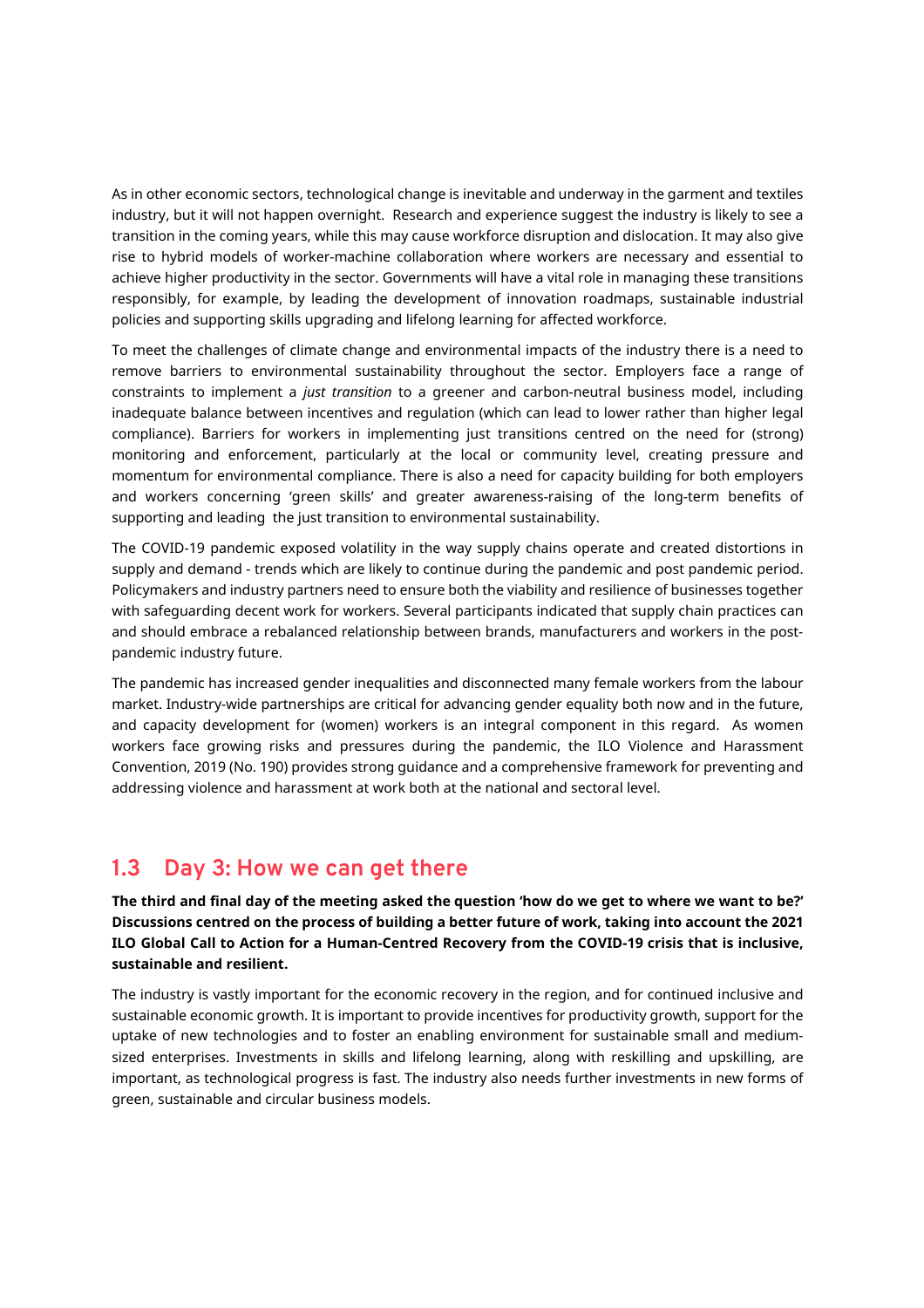There was a strong call for wages that sustain livelihoods and working conditions that respect internationally guaranteed rights, with particular attention to vulnerable groups. Social protection systems need to be expanded to mitigate future shocks and extend protections to more workers, including those in the informal economy.

One of the strongest calls to come out of the meeting was that labour market institutions need to facilitate stronger social dialogue and find collective solutions to critical industry challenges. Social dialogue must first and foremost be tripartite and, where relevant and appropriate, bipartite. However, other important and influential stakeholders need to be included in the conversations, particularly brands and buyers.

Three key principles emerged for the way forward and how to jointly shape a future that works for all in the sector: Partnership, Solidarity, and Social Dialogue. All actors are in this together, thus strong partnerships are needed to be able to build back stronger, together.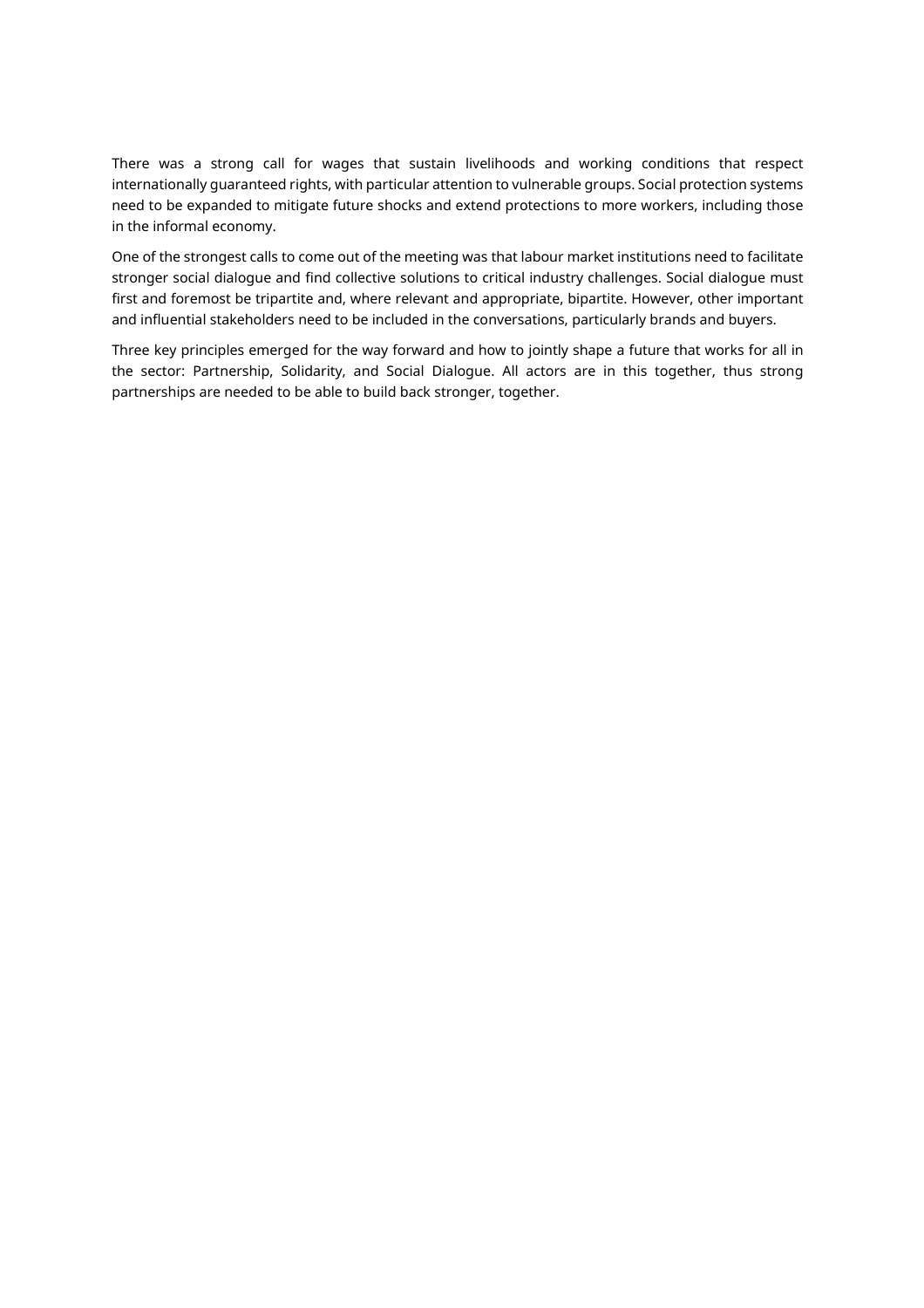# **2. Background and objectives**

In January 2019, the ILO Sectoral Advisory Bodies recommended that the Office should in 2020-21 organize a tripartite regional meeting on the future of work in textiles, clothing, leather and footwear to examine the challenges and opportunities for decent and sustainable work arising from drivers of change in Asia and the Pacific.

The sector is being impacted by long-term megatrends, among them automation and digitalization, environmental and climate change, globalization and trade shifts, and changing demographic and consumer preferences, which may reshape production and decent work dynamics in the industry in the years to come.

Since February 2020, the COVID-19 pandemic has had a major impact on the garment and textiles sector. Factory and retail closures around the world have threatened the viability of enterprises and led to workers being suspended or losing their jobs altogether. Small and medium-sized enterprises (SMEs), a vital source of employment and growth in the industry, suffered the greatest impact of this global crisis. As of September 2020, about one in two garment workers in the region lived in countries with required closures of all but essential workplaces, including garment factories. Nearly half of all garment supply chain jobs in the region were dependent on domestic or foreign consumer demand from countries with highly stringent lockdown measures, where sharp declines in retail sales were also observed.

ILO constituents across Asia and the Pacific have launched initiatives to protect employment, address vulnerabilities, and spur collective action amid the COVID-19 pandemic, which were discussed during the Asia-Pacific regional event ahead of the ILO Global Summit on COVID-19 and the World of Work in July 2020. During 2020, more than 100 employers' associations, workers' organizations, brands, buyers and international organizations endorsed the Call to Action in the Global Garment Industry.

The ILO has been providing support to governments, employers and workers at the global, regional, national, sectoral and workplace levels with policy advice, technical assistance and training. This includes guidance on business resilience and continuity, support to ensure a safe return to work and social security measures to secure an income for workers and their families. The ILO has also undertaken in-depth analysis to better understand the impact of the crisis and inform policies for the industry to *build back better.*

The objective of this regional tripartite meeting was to take stock of recent developments in the garment and textiles sector in Asia and to promote sharing of information and good practices on how constituents have been addressing the impact of the COVID-19 crisis and other drivers of change in the sector. The meeting aimed at bringing ILO tripartite constituents and leading voices from the sector to discuss the challenges and opportunities for the sector in the region, including the immediate economic fallout and health risks of the COVID-19 pandemic, the impact of automation and digitalization, shifting trade patterns, and changing consumer preferences.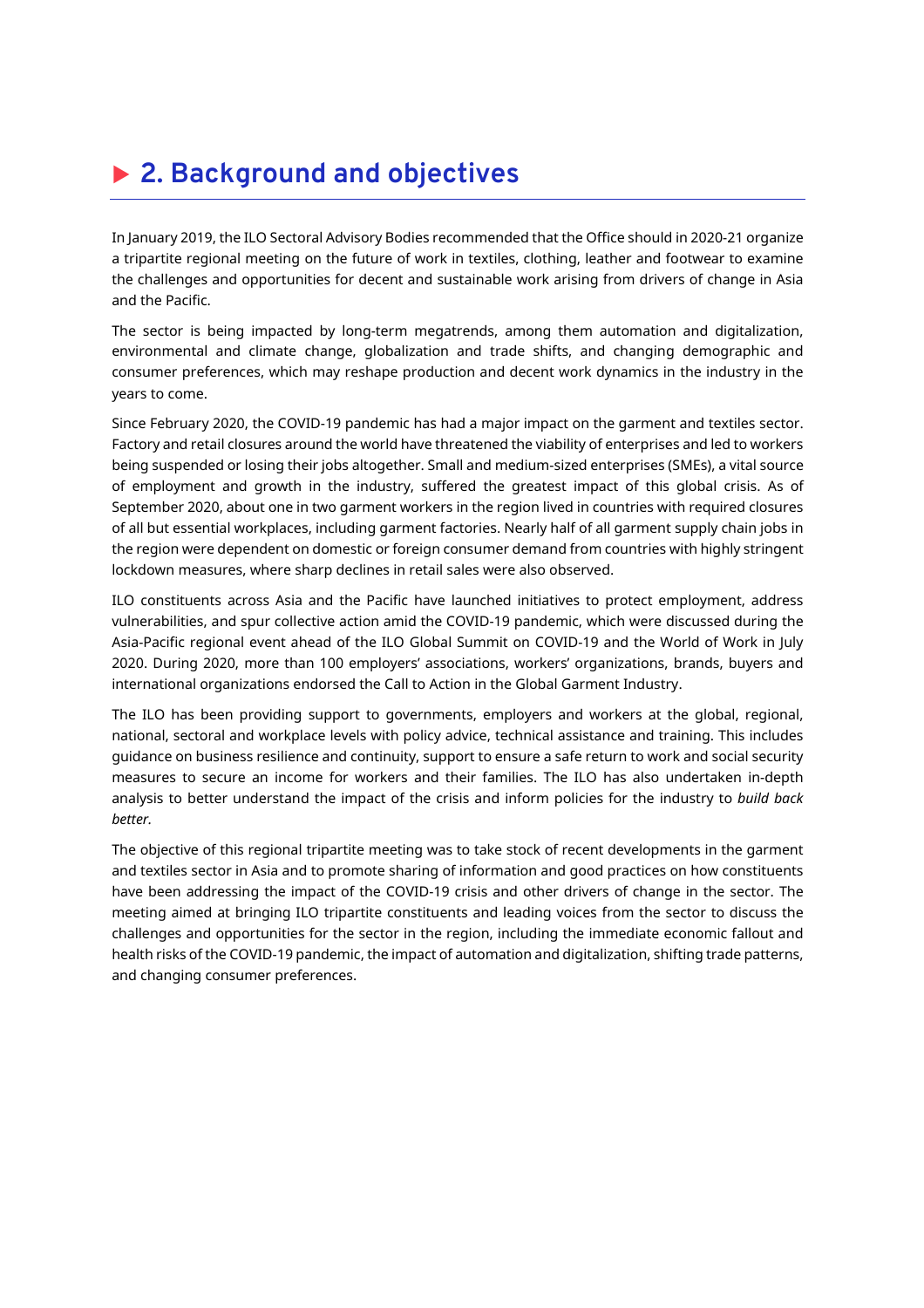# **3. Attendees**

The meeting was attended by representatives from Asian governments, employers' and workers' organizations, as well as a range of other industry partners (including donors, brands, international organizations, development partners, academia and civil society).

The tripartite meeting included governmental representatives from countries with major investments and/or manufacturing and exports in the garment and textiles industry in Asia and the Pacific, namely: Bangladesh, Cambodia, China, India, Indonesia, Pakistan, Republic of Korea, Sri Lanka, Thailand and Vietnam. Employers and workers representatives were nominated by the employers' and workers' groups of the Governing Body of the ILO.

The virtual meeting was also open to the public (without speaking rights).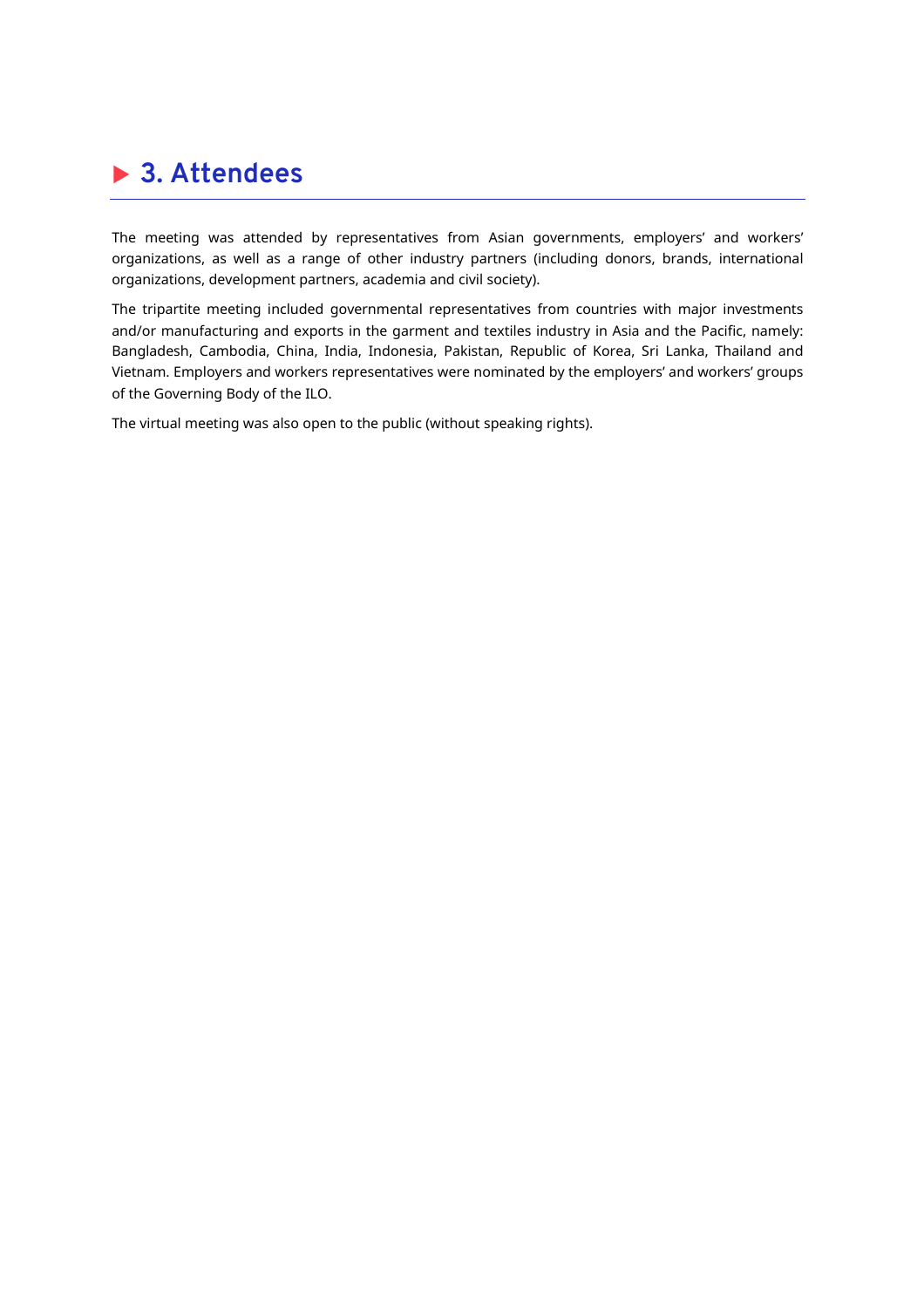# **4. Discussions**

### **4.1 Day 1: Where we are**

The objective of the first day was to set the context and provide the tripartite constituents an opportunity to discuss current developments shaping the industry, in particular the impact of the COVID-19 pandemic and responses to it.

#### **4.1.1 Opening session**

The meeting was opened by the ILO Regional Director for Asia and the Pacific, **Ms Chihoko Asada Miyakawa.** The Regional Director highlighted the garment and textiles sector as a force for good in Asia. The industry has lifted millions out of poverty by creating pathways for formal employment, industrialization and socio-economic development. There have been many achievements, but it also faces challenges which, if left unaddressed, will limit its potential as a driver of transformative change and inclusive development. Many of the challenges are gendered and thus even greater for women who make up the majority of the sector's workers. Undoubtedly, the COVID-19 pandemic, together with new and longstanding drivers of change, are transforming the sector. Understanding these forces and determining how best to harness opportunities and mitigate risks will be vital.

**HE Ms Sovann Vannaroth**, Secretary of State, Ministry of Labour & Vocational Training in Cambodia, shared some experiences from her country, and how the regional garment supply chain has been hit hard by the pandemic. She also noted how the crisis has underscored key vulnerabilities in the industry business model. Prior to the pandemic, increasingly shortened lead times and downward pressure on cost, as a result of fast-fashion production, have been contributing to poor working conditions and negative environmental impacts. The problem of imbalanced power between buyers and suppliers have been exacerbated during the supply chain disruption. Manufacturers faced immediate economic shocks of order cancellations, delayed payment schedules, as well as reduced demand for new garments. All garmentexporting countries in the region share these challenges.

Raised by all opening speakers was the topic of megatrends, including automation and digitalization, shifting trade patterns, climate change and changing consumer preferences -many of which are already transforming the industry. While the COVID-19 pandemic may accelerate these challenges, it also brings opportunities for the industry - and policymakers - to rethink its growth and development path, which had grown increasingly unsustainable in recent decades. The pandemic has increased public scrutiny of the industry and underscored once again its structural fragilities, whilst also prompting greater consideration among key stakeholders of how the industry can be reconfigured in a more responsible, inclusive and sustainable manner.

**Ms Anna Jakenberg Brinck**, Deputy Head and Minister Counsellor, Embassy of Sweden to Thailand, highlighted three reasons for how improving working conditions - especially for women - is good for society as a whole. First of all, it will lead to reduced inequalities and improved labour market inclusion. Everyone has the right to productive work with decent working conditions. Secondly, a more gender equal world is a better world. Globally, women experience poorer working conditions, less total working time and lower pay than men. They are overrepresented in the informal sector and domestic sector and are at greater risk of being subject to violence and abuse. Focusing especially on women creates better conditions for women's economic empowerment - a prerequisite for achieving development in all areas of society. Finally, a more gender equal and empowered workforce will lead to a more democratic and inclusive model of development.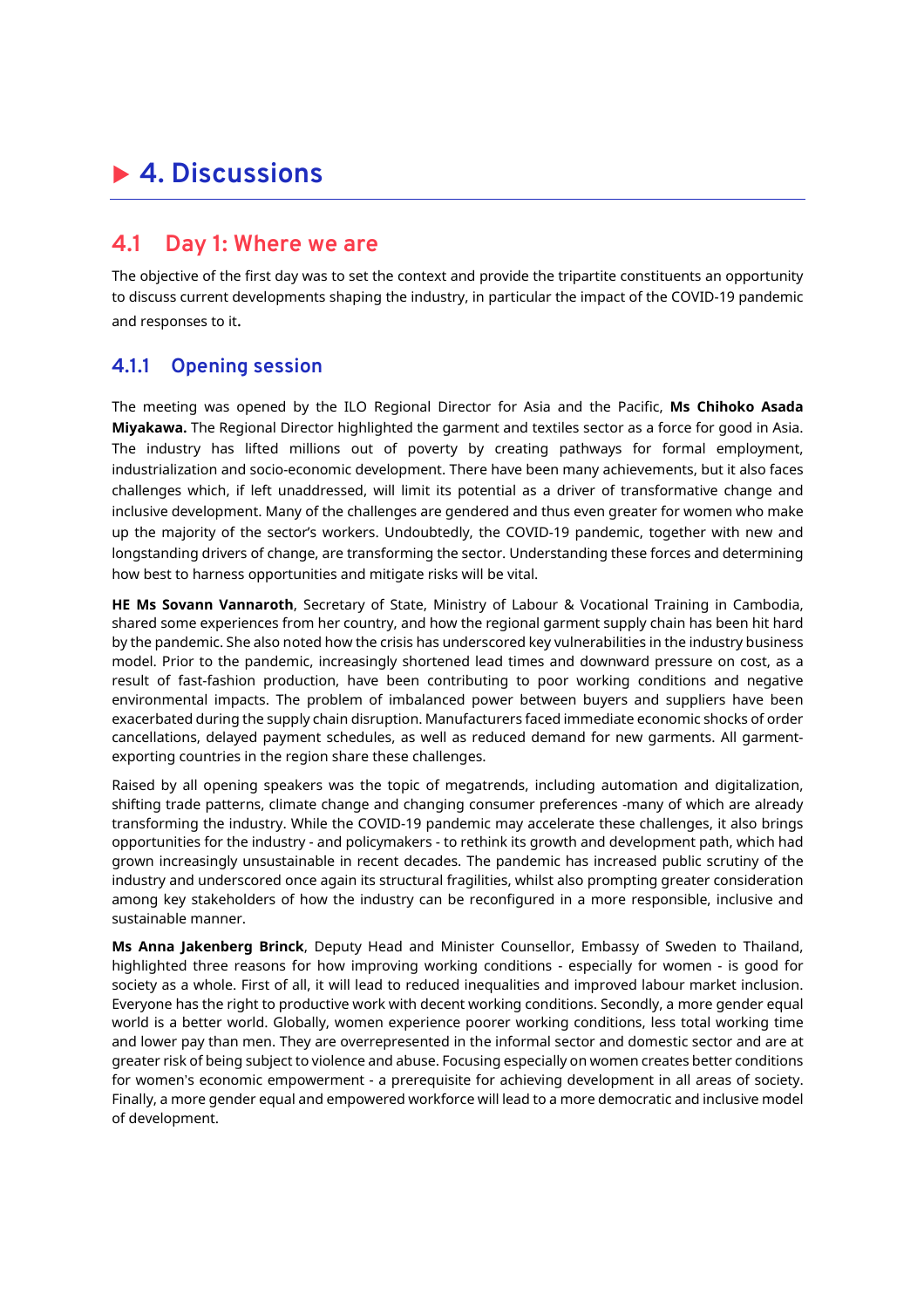**Ms Kalpona Akter**, President, Bangladesh Garment and Industrial Workers Federation (BGIWF), presented valuable insight on how COVID-19 has had devastating impact on workers in textiles, garment and footwear industries in Asia Pacific. Cancelled and reduced orders have left suppliers with unsold goods and materials and without ability to pay the workers. This has led to layoffs without any social safety net. There is an urgent need to establish functioning tripartite mechanisms to mitigate not only the impact of the pandemic, but also the coming impacts of automation and digitalization. Ms Akter also called for active engagement with international buyers and brands, who must recognize their own role and the power imbalance in the supply chain.

**Mr Majyd Aziz**, former president of the Employers' Federation of Pakistan (EFP), was very clear in his remarks that business as usual is no longer an option. The pandemic has had dramatic consequences for the industry in the region and suppliers are now working hard to meet the (new) demands of the market. The megatrends mentioned before can benefit new business models and lead to safer working conditions. Now we need to realize how to make the most of the digital transformation and work together to ensure a more sustainable, resilient and productive sector.

Finally, **Ms Alette Van Leur**, Director of the Sectoral Policies Department, ILO, stressed the importance of the meeting as a unique opportunity to discuss the drivers of change and how to jointly shape a future that will work for all in the sector. She encouraged the attendees to make use of the *ILO Centenary Declaration for the Future of Work*, and the 2021 *Global Call to Action for a Human-Centred Recovery from the COVID-19 Crisis that is inclusive, sustainable and resilient,* respectively, as a compass and roadmap for the deliberations.

#### **4.1.2 The industry as it is**

Session 2 focused on how Covid-19 and other drivers of change are impacting the garment and textiles sector in Asia and the Pacific. It was introduced by **Mr Christian Viegelahn**, Regional Economist, ILO Regional Office for Asia and the Pacific, who gave an overview of the current state of the industry in Asia and the Pacific and its recent trends.

The impact at the peak of the pandemic was high. A typical worker lost two – four weeks of work in 2020, and only three out of five workers were called back to the factory when (if) it reopened. There have been problems of wage cuts and delayed payments. The garment sector was the manufacturing sector with the most losses, and women were disproportionately impacted.

The COVID-19 pandemic came on top of longstanding drivers of change. Automation was a bit slower in the garment sector than other manufacturing industries, but the pandemic might have accelerated some of these trends. Post-COVID we would see climate related issues such as sea level rises affecting the manufacturing areas, as well as extreme heat adding to conditions in factories. There was awareness among partners to have the need to tackle this.

The following panel discussion and plenary covered industry perspectives and responses to COVID-19, as well as experiences and good practices from a wide range of constituents. The discussion was moderated by **Mr Dan Rees**, Head, Better Work Programme. The tripartite Panel was comprised of **Mr H G W Gunawardena**, Secretary, Wages Board, Department of Labour, Sri Lanka, **Mr Anil Jain**, Federation of Indian Chambers of Commerce & Industry (FICCI) and **Mr Nadeem Parwaz**, President, the Pakistan Garments, Textiles and Leather Workers Federation.

All countries in the region were affected by COVID-19, which has disrupted the entire supply chain. For an industry already facing a lot of challenges, the pandemic had multiplied the complexity. Several participants spoke of workers' hardships in terms of loss of wages, layoffs, and not receiving severance pay. Some panellists also shared how the pandemic had exposed weaknesses in the tripartite structures at national level.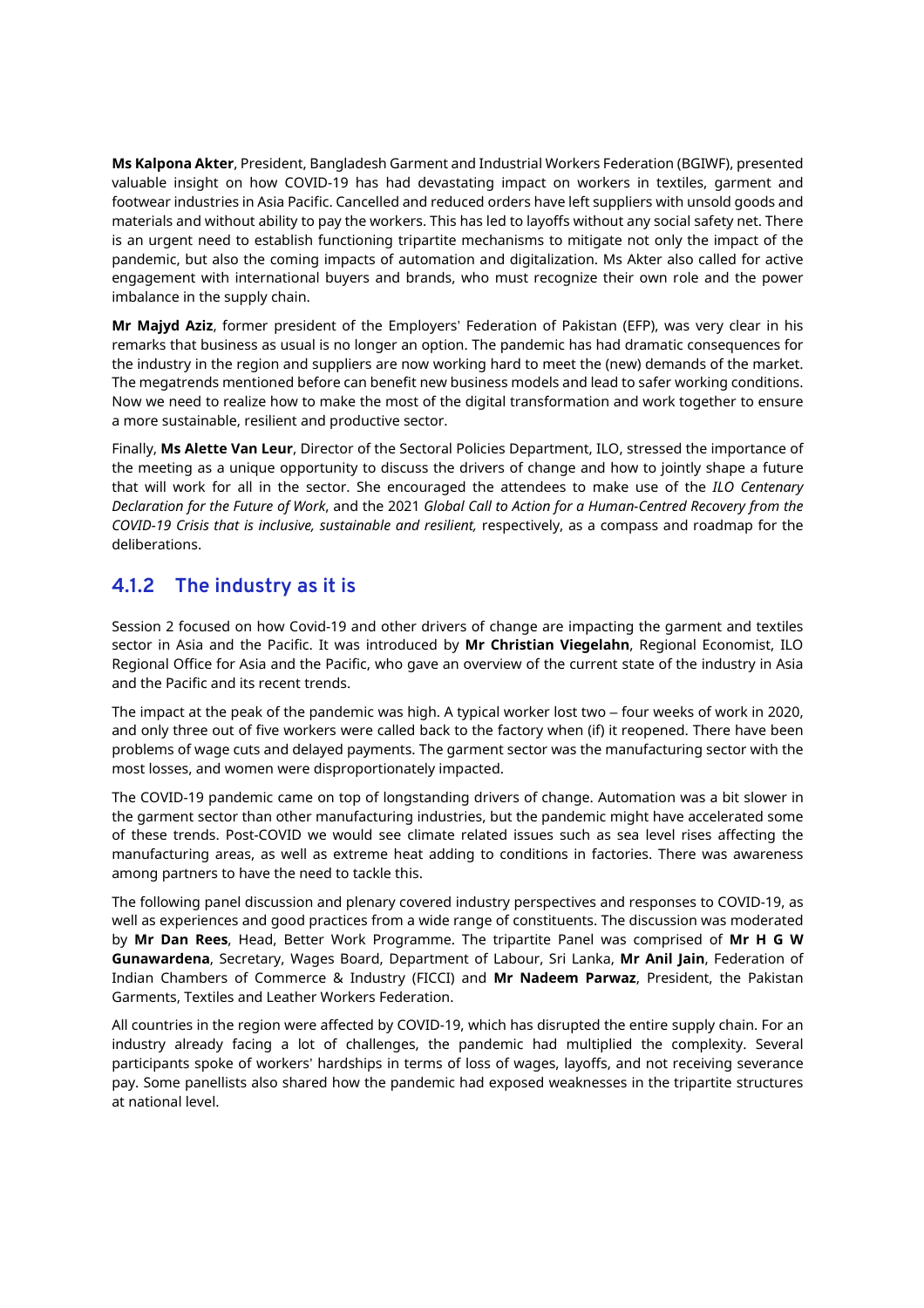There had been various and significant government responses to the COVID-19 crisis such as support packages and policy responses. Similarly, employer's and workers' organizations had extended support to their members and had engaged with governments to advocate for further relief measures. Hardships remained severe, but there was also a hopeful mindset and outlook for the future.

The industry was recovering in some areas but there were still significant impacts, and a strong appeal for tripartite constituents to come together and build stronger dialogue, but also raise practical issues like rescaling and reskilling, and strengthening systems of social protection. There was a need to address new trends that were affecting the industry, whether it was the digitalization and automation or the inequalities that the pandemic had opened up.

Some strong themes that emerged during the discussions were the importance of industry solidarity and dialogue. There were many good examples but still room to do more as an industry. Social dialogue mechanisms were adapted during the pandemic but need long term expansion and improvement. There was also a need for sector level platforms for dialogue to build a more resilient model going forward. Establishing a sectoral collective bargaining mechanism was proposed as a solution to address and solve sector-wide issues universally across the region.

Several speakers mentioned the need for cost sharing among the stakeholders in the supply chain, and how involving brands and buyers in the discussions was key. Partnerships and alliances were needed to proactively work in the supply chain to find solutions to systemic problems. One participant also stressed the importance that platforms and initiatives were informed by realities from the ground. Furthermore, the focus should not only be on good practice, but also on the gaps between practice as it was now and what was needed.

Other participants also highlighted the need for strong institutional platforms that could protect workers and employers both today and in a changing future, and there was a proposal for exporting countries to establish a joint platform to advocate for their common interests in the global supply chain. The role of strong social dialogue and sectoral bargaining in finding negotiated solutions to crisis in the sector was highlighted throughout the session.

### **4.2 Day 2: Where we want to be**

The objective of the day was to discuss how to harness the different drivers of change for decent work and sustainability in the sector, taking into account the 2019 ILO Centenary Declaration for the Future of Work.

### **4.2.1 The industry we want to build**

In Session 3 the meeting took a deeper look into key drivers of change that were transforming the industry. The session was moderated by **Mr Conor Boyle**, Head of Programme Development, Learning and Country, Programmes, ILO Better Work, and started with a framing discussion with four specialists from ILO who introduced the topics of the day.

**Ms Arianna Rossi**, Senior Research & Policy Specialist, Better Work explained how technological change was affecting the garment and textiles industry. **Ms Cristina Martinez**, Senior Specialist, Environment and Decent Work, DWT-Bangkok discussed environmental impact and the climate challenge. **Ms Tara Rangarajan**, Head of Communications, Brand Relationships and Country Programmes, Better Work, shared insights into how trade and globalization had been affected by the pandemic and thus affected global supply chains. Finally, challenges and opportunities in the pursuit of gender equality in the sector were presented by **Ms Joni Simpson**, Senior Specialist, Gender, Equality and Non-discrimination, DWT-Bangkok.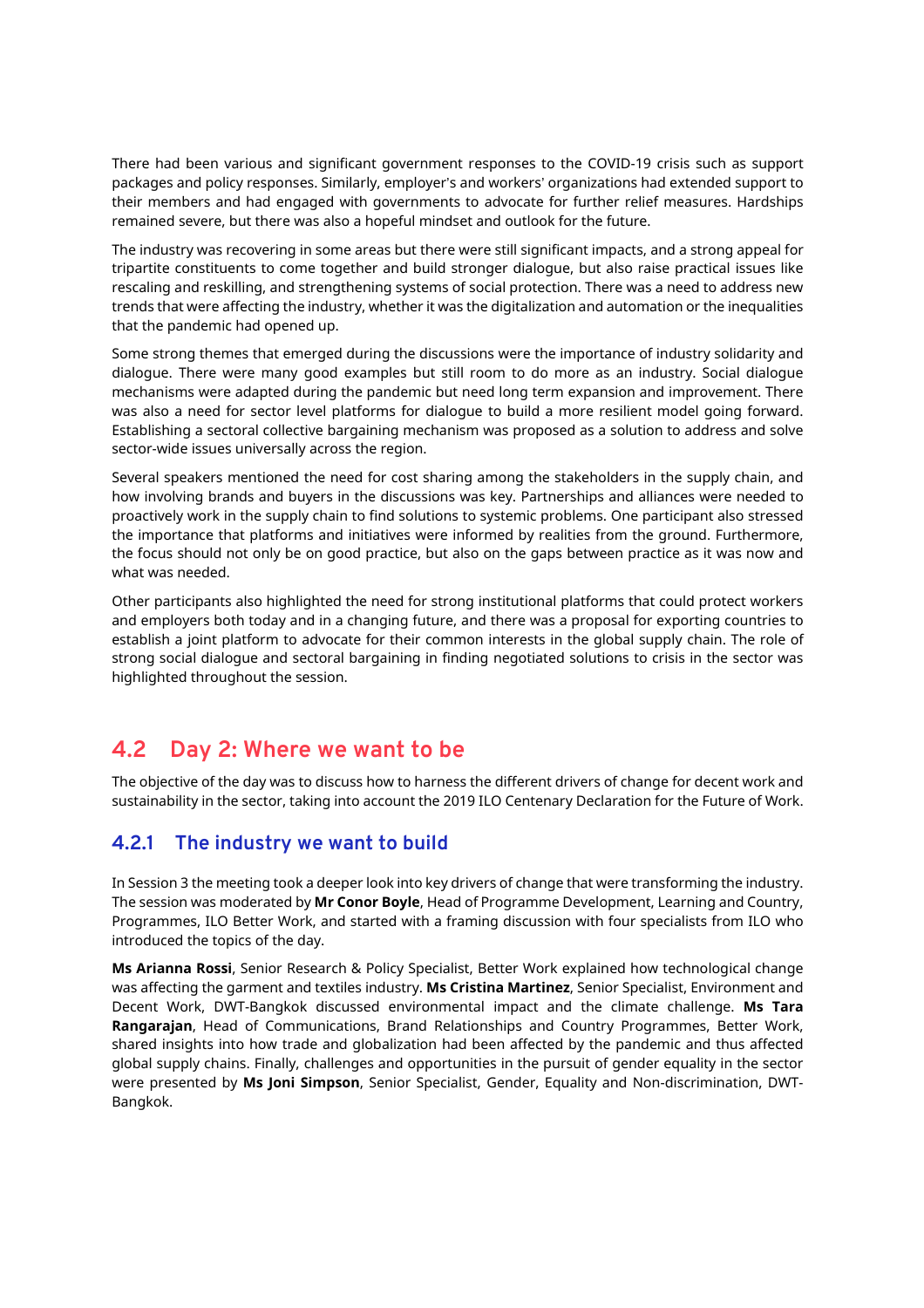After the presentations the participants met in smaller groups to discuss how to best harness the potential and mitigate the risks stemming from the key drivers of change facing the sector. The main conclusions of the group's discussions are provided below.

#### **Technological change**

Technological change was inevitable and new technology was entering the garment industry through automation, robotization and digitalization. However, the risk of workers losing their jobs in apparel and footwear manufacturing had been likely overestimated. The uptake of automation was still slow in the garment industry. There were still technical impediments making it more difficult to replace the garment sector workers with machines than in other industries. While automation was common in textiles and cutting, the pliability of fabrics was still a major challenge for assembly. Furthermore, automation systems were expensive and required new workforce skills being adopted. Economic considerations were as important (if not more) as technological considerations. Automation had been slow due to the industry's reliability on comparative advantages based on low labour costs in garment producing countries. However, digitalization on the rise was a first step towards automation.

In the breakout session the group discussed questions such as what opportunities are there for skills upgrading? What type of polices are needed to best harness and maximise these opportunities and what is the role of constituents? Will jobs be moved away from Asia amid a new geography of production?

Some key takeaways from the discussion were that this change will not be black/white but a transition. New technologies can bring a hybrid model of worker-machine collaboration where workers are essentially needed to achieve higher productivity in the sector. New digital technology can also support skills matching. The government role is vital in terms of leading innovation roadmaps, industrial development policy and supporting skills upgrading. There is a risk for gender stereotyping and female workers missing out on skills upgrading, and thus a need for a systemic approach to education opportunities for girls.

#### **Environmental impact and the climate challenge**

Some key statistics that highlight the environmental impact of the garment and textiles sector were that less than 1 per cent of clothes are recycled into new clothing, 83 per cent is sent to landfill or burned. The concept of *Just transition* to greener and carbon-neutral business models is connected to decent work, and the importance of equal access to representation and to bring in the voice of the majority workers in the industry (who are women) was highlighted.

Some key questions and takeaways discussed were the different barriers to environmental sustainability throughout the garment sector, and how they should be addressed. Employers face a range of barriers to making just transition, including inadequate incentives, or over-regulation (that can lead to noncompliance). There is also a need for capacity building for both employers and workers concerning 'green skills' and awareness of the long-term commercial benefits of environmental protection and investments for a just transition.

Barriers for workers were focused around the issue of enforcement, and particularly strong local or community level monitoring and enforcement, and the pressure for environmental compliance. There is also need for general environment awareness capacity raising. Workers can and should be in the driving seat of making just transition at factory level (for instance towards environmental sustainability with decent work and social justice); but they need better tools to do so - capacity, knowledge, and a platform and voice. Finally, there were questions around the cost and who pays for the just transition? This should be front and centre of the social dialogue process in the industry.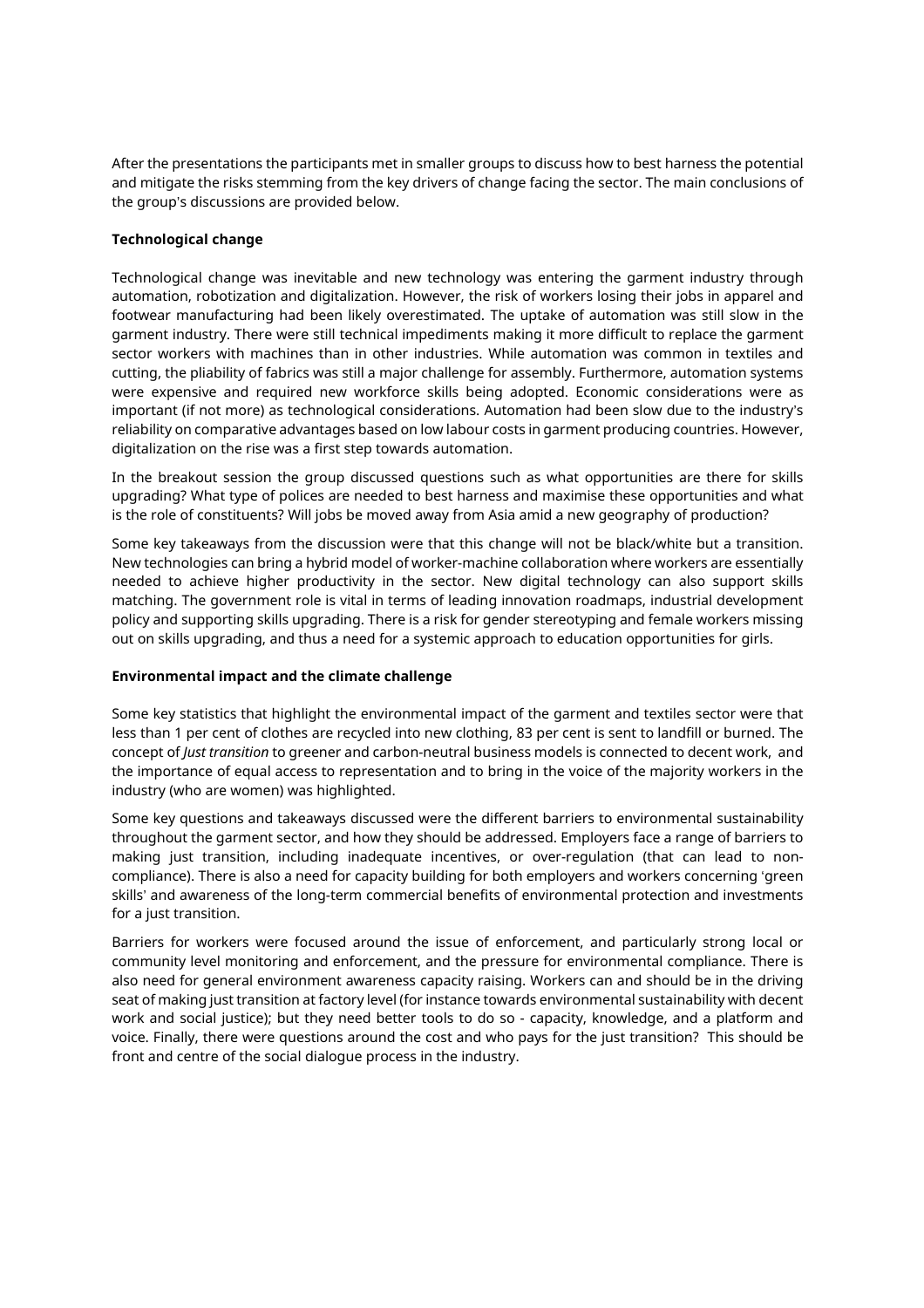#### **Trade and globalization**

Global supply chains are becoming more widespread and understood concepts in the world. The COVID-19 pandemic exposed volatility in the way supply chains operate and created distortions in supply and demand. This volatility is likely to continue during the pandemic and post pandemic period. Buyers are looking to source or produce their products closer to home, and e-commerce has created a greater need for speed and faster turnaround. There is a stronger focus on the sustainability aspect among consumers, especially from youth.

The breakout session discussed major trends affecting the garment and textiles sector right now, and how to be more resilient to shocks in the future. Some key takeaways were that we need to ensure not only sustainability and viability of business but also decent jobs for workers. Resilience is a question we need to answer collectively because production in producing countries rely on foreign markets. Governmentinitiated platforms have enabled workers and employers to discuss challenges in the sector and possible solutions to those challenges, but we also need to link this to other influential actors, namely international brands and buyers. Some participants indicated that supply chain practices can and should embrace a rebalanced relationship between brands, manufacturers and workers in the post-pandemic industry future. Finally, if the garment industry in this region can speak with one (tripartite) voice on the future of work it wants to see, it will be a stronger and more influential voice in realising change.

#### **Gender equality**

Some key gendered drivers of change were introduced ahead of the discussion. COVID-19 has increased women's unpaid care and domestic work burdens - leading to women's detachment from the labour market. While the challenges of the sector are complex, women's specific needs have often been absent from the policy responses, even in this highly feminized sector. Women are still found largely in low-skilled, lower paid jobs than men - and their jobs are more at risk to automation. The risk of violence and harassment has increased due to pressures related to the impacts of the pandemic. Further climate change impacts, leading to heat stress, are adding to these risks. There is need for further partnership, genderresponsiveness social dialogue and meaningful participation of women workers to enable a more integrated and human-centred approach across the sector.

The breakout discussion focused on opportunities for advancing gender equality in the sector, and how stakeholders can work together to ensure that more women can access emerging opportunities in higher skilled jobs. Partnerships were seen as critical for advancing gender equality, and capacity development for (women) workers is vital alongside creating actual pathways to equal opportunities. The industry needs to prioritise equal pay and creating opportunities for higher positions for women workers. There is a need for more government support for work-family balance, with laws and policies, and with tripartite dialogue to ensure the responses fit the need and context.

There is also greater recognition that violence and harassment are incompatible with a resilient and sustainable garment sector. Sector stakeholders are taking initiatives, but more can and should be done. The ILO Violence and Harassment Convention, 2019 (No. 190) provides strong guidance to prevent and address violence and harassment at work. There is need for more capacity building on Convention No. 190 among stakeholders.

### **4.3 Day 3: How we can get there**

The last day was dedicated to building a better future of work, taking into account the 2021 Global Call to Action for a Human-Centred Recovery from the COVID-19 crisis that is inclusive, sustainable and resilient.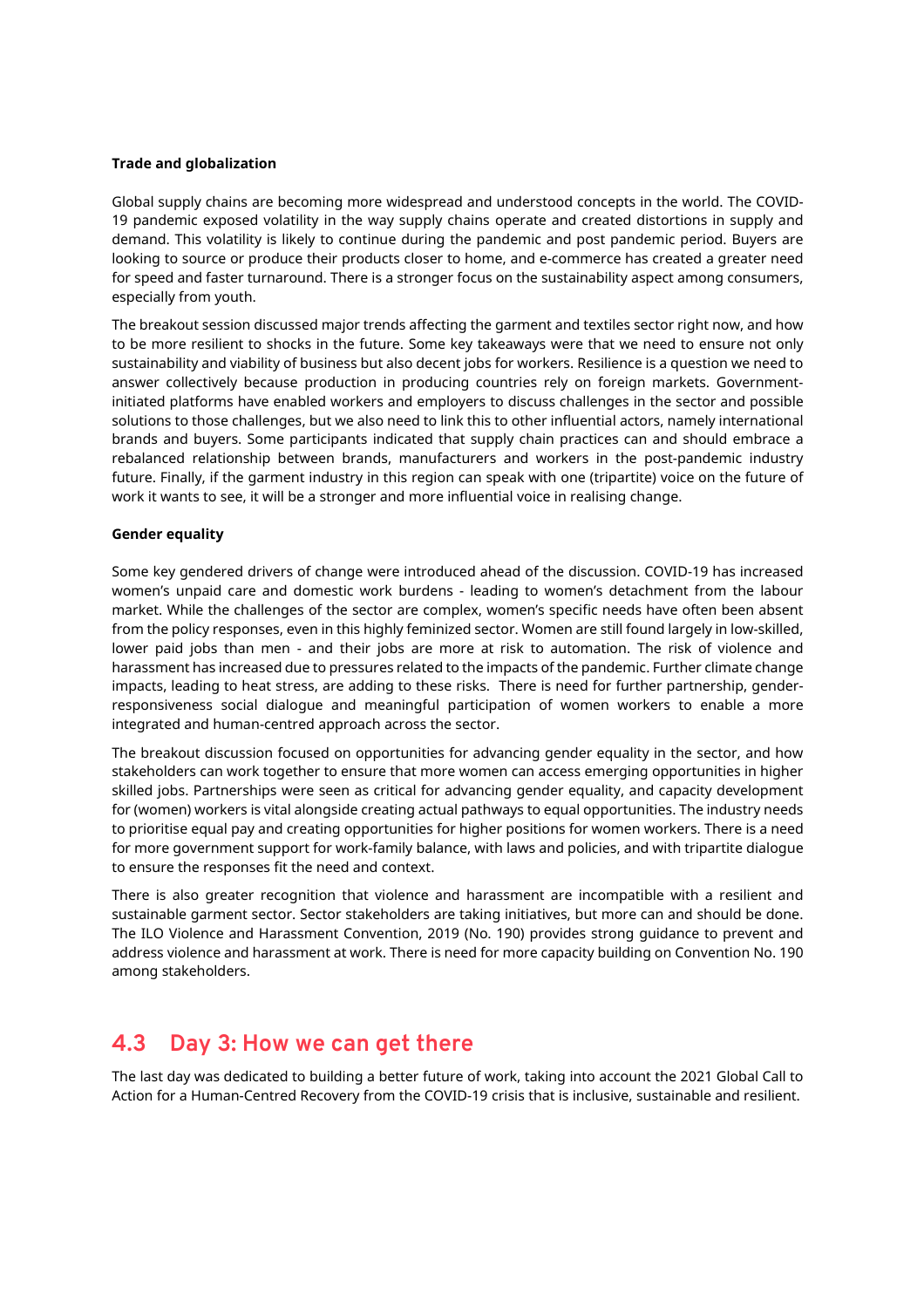### **4.3.1 Building a better future of work for the garment sector**

The session was moderated by **Mr Casper Edmonds**, Head of the Extractives, Energy and Manufacturing Unit in the Sectoral Policies Department of the ILO.

**H.E. Mr Mustafizur Rahman**, Ambassador Extraordinary and Plenipotentiary, Permanent Mission of the People's Republic of Bangladesh to the UN in Geneva, had kindly agreed to introduce the *ILO Global Call to Action for a Human-Centred Recovery from COVID-19 that is inclusive, sustainable and resilient* to participants. The Ambassador chaired the Committee at the International Labour Conference that negotiated and adopted the Global Call to Action in June 2021.

Mr Rahman highlighted how the Global Call to Action is grounded in the 2019 ILO Centenary Declaration for the Future of Work, which provides a clear and comprehensive way forward for constituents to navigate an increasingly uncertain future. The Call to Action itself commits Member States of the ILO to work towards an economic and social recovery from the crisis that is fully inclusive, sustainable and resilient. It calls for policies that prioritize the creation of decent jobs for all and that address inequalities. It furthermore outlines a comprehensive agenda with specific measures to promote inclusive employment and economic growth, protection for all workers, universal social protection and social dialogue. The Ambassador highlighted how the Global Call to Action commits all Member States to invest in sectors that were hit hard by the crisis as well as in sectors with the greatest opportunities for the creation of decent work, such as the textiles and clothing sector in Asia and the Pacific.

The following panel discussion included presentations from **Mr Sudi Astono**, Labour Inspectorate, Directorate General for Labour Inspection & OSH Department, Ministry of Manpower, Indonesia and **Mr Athit Kong**, President, Coalition of Cambodian Apparel Workers Democratic Union, Cambodia**.** Mr Astono shared examples of how the pandemic had accelerated the transition to greater digitalization and digital services of public administration, including online labour inspections, trainings and systems for monitoring compliance. Mr Kong above all called for minimum wages, social protection and respect for freedom of association and collective bargaining.

The discussion and following plenary were based around five key questions for building a better future of work for the garment sector:

- 1. How can we promote a broad-based, job-rich recovery with decent work opportunities for all in the garment and textile sector?
- 2. How can we support business continuity and an enabling environment for innovation, productivity growth and sustainable enterprises, in particular for small and medium-sized enterprises?
- 3. How can we foster more resilient supply chains in the garment and textiles sector one that contributes to decent work, environmental sustainability and sustainable enterprises along the chain?
- 4. What measures are needed to adequately protect workers, including through universal social protection?
- 5. How can we further strengthen social dialogue as the foundational principle for success in all of these endeavours?

The key takeaways from the discussions can be divided into three parts:

#### **i. On economic growth and employment**

The industry is vastly important for the economic recovery in the region, and for continued inclusive and sustainable economic growth. It is important to provide incentives for productivity growth, to support for the uptake of new technologies and to foster an enabling environment for sustainable small and medium enterprises as they represent the majority of the enterprises in the sector - and they create jobs.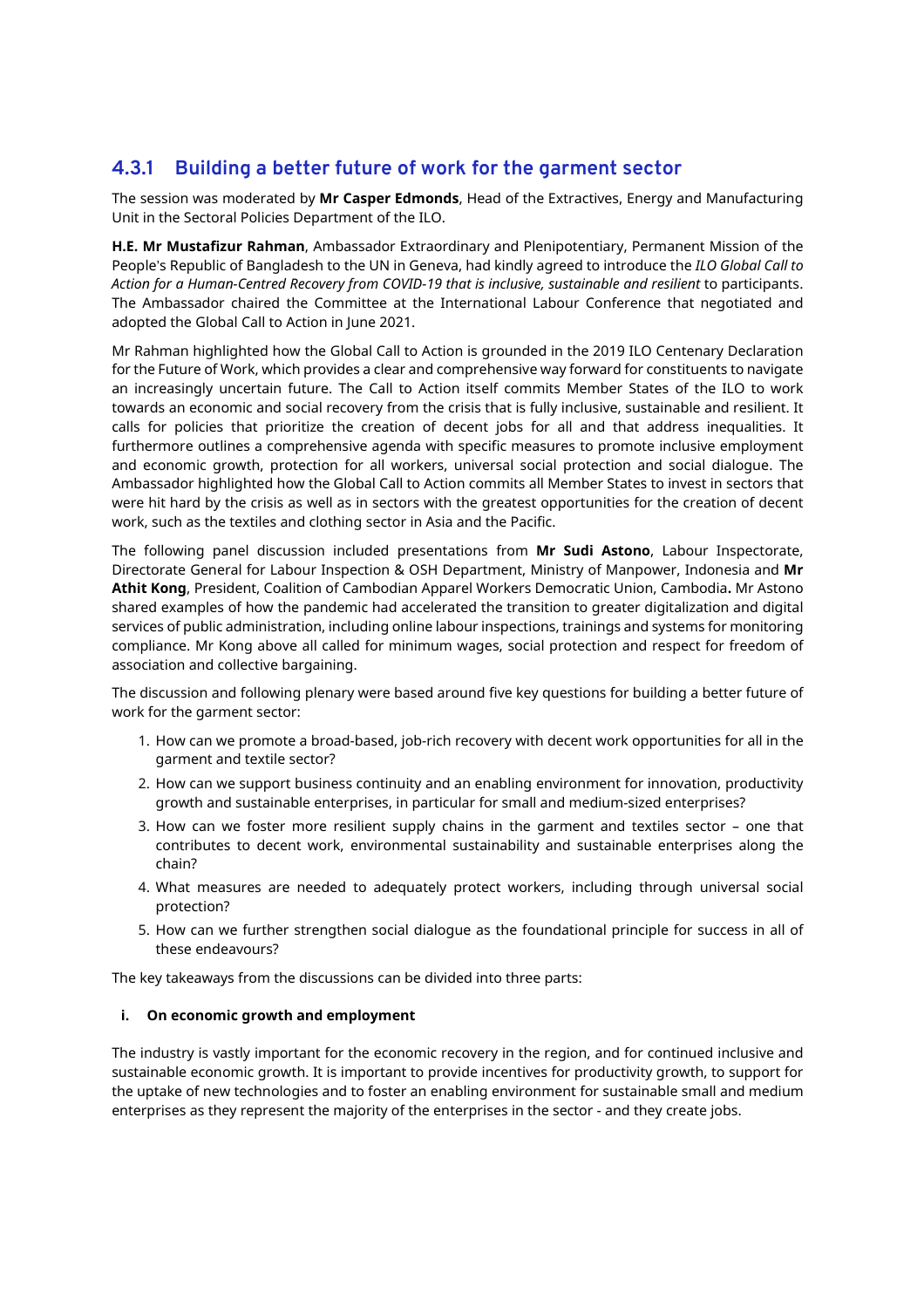Investments in skills and lifelong learning, and particularly reskilling and upskilling, are important as technological progress is fast. Investments in new forms of business models that are greener and cleaner are needed to ensure a just transition to environmentally sustainable societies and economies for all.

Building on the example of China, participants touched upon the potential of sustainable industrial policies to simultaneously advance exports, market share, competitiveness and decent work and environmental sustainability. Viet Nam was in the process of finalizing its industrial policy for the garment and footwear sector and this could serve as inspiration for other countries in the region.

#### **ii. On social protection, safety and health and working conditions**

To help workers and employers navigate an increasingly uncertain future there is a need for strong social protection floor, expanded to cover those in the informal economy. Some good practices of this were shared during the discussion.

Safety and health improvements should focus not only on viruses and other infectious diseases, but also address hazards and risks associated with building and fire safety, hazardous substances, biological agents, physical hazards, machinery, ergonomics and transport. Reference was made to the newly adopted ILO code of practice on safety and health in textiles, clothing, leather and footwear. It was being translated into several Asian languages and provided concrete solutions to improve safety and health and protect workers from hazards and risks.

There was a strong call for wages that would allow workers to keep their livelihoods and working conditions respectful of the needs of all, with particular attention to vulnerable groups such as migrants. There was also a strong call to revisit and rethink wage distribution policies.

Finally, participants reiterated the need for a robust transformative agenda for gender equality and to step up the ratification and implementation of the ILO Convention No. 190 on violence and harassment in the world of work.

#### **iii. On social dialogue and rights at work**

The meeting pointed out the need for strong labour market institutions to partake in stronger social dialogue and to find collective solutions. Respect for freedom of association and collective bargaining is crucial in that process. The pandemic has accelerated the transition to greater digitalization and digital services of public administration. There were innovative examples from panellists on how measures to support compliance have moved online during the pandemic, but also how the involvement of workers to ensure that compliance is included in national labour laws and that international labour standards are improved.

In this regard, it was noted that social dialogue must first and foremost be tripartite and, where relevant and appropriate, bipartite. However, other important and influential stakeholders need to be included in the conversations, particularly brands and buyers. Sectoral collective bargaining was emphasised as a means to effectively handle issues of common (sector-wide) importance, like wages. Mr Kong Athit (Cambodia) called for more binding commitments in supply chains, to enhance accountability and transparency in the relationship between brands, government, employers and unions.

#### **Conclusions**

The meeting ended with concluding remarks from a number of tripartite and UN speakers.

**Ms Alette van Leur**, Director of the Sectoral Policies Department of the ILO mentioned that after three days of conversations, one point that clearly stood out was that governments, employers' and workers' organizations and other key stakeholders are uniquely positioned to harness the potential of the garment and textiles sector - while ensuring that no one is left behind.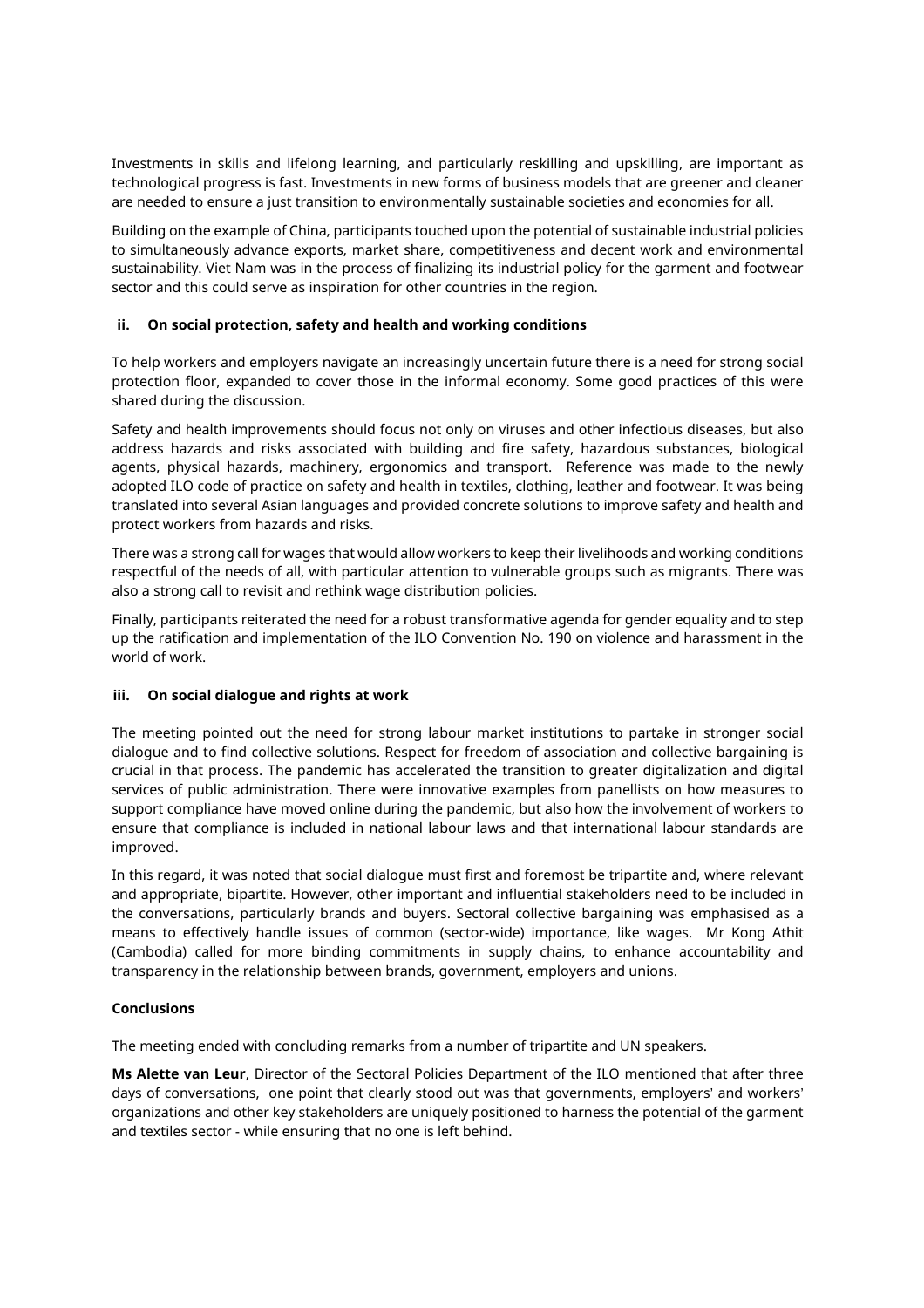**Mr Mohammad Humayun Kabir**, Joint Secretary, Ministry of Labour & Employment in Bangladesh, noted some pertinent issues that need special attention in the future pursuit of a resilient and sustainable industry: first, the critical linkages of the factories with various entities in different parts of the globe should be guided by established norms and practices; second, a culture of fair commitment and requisite compliance should be upheld in the whole ecosystem; third, an emphasis should be given to incorporate the responsibility of the brands and buyers in all remedial measures of the industry; and finally, a mechanism should be developed to share the profits among the workers at all levels in a fair and just manner which are generated in the whole ecosystem starting from the suppliers to the retailer.

**Ms Tran Thi Lan Anh**, Deputy Secretary General, Viet Nam Chamber of Commerce and Industry (VCCI) noted that whilst employers support ILO efforts to advance strategies to harness decent work opportunities and redress shortcomings in supply chains (without the need for sector-specific supply chain strategies), the meeting had not fully discussed the challenges and opportunities of digitalization and other drivers of change. She also added that decent work challenges in global supply chains mirror decent work challenges in national economies, and as such are not typically caused by cross border trade per se.

**Ms Kalpona Akter**, President, Bangladesh Garment and Industrial Workers Federation (BGIWF) noted how inspiring it was to see discussions in the meeting put human faces at the centre. She expressed appreciation for the openness of government representatives and the commitment from employers, especially in campaigning for ratification of Convention No. 190 (in Pakistan). She also noted that in order to have a sustainable and resilient industry, stakeholders need to work collectively both in-country and across borders. Finally, she called for action, and stressed how policies will not matter without enforcement.

**Ms Pauline Tamesis**, UN Resident Coordinator to Cambodia noted that the garment industry has been on an increasingly unsustainable path for decades now, with only modest progress to redress its many social, environmental and human rights challenges. But now, as the industry reboots, it has a choice to make. The post pandemic recovery must be gender transformative, and the apparel sector will be a key sector in driving this process in places like Cambodia. This meeting has provided a unique opportunity for industry leaders to come together to collectively examine the drivers of change facing the industry, both today and in the coming years.

**Ms Panudda Boonpala**, ILO Deputy Regional Director for Asia and the Pacific noted that the meeting discussions have examined where the industry wants to go, and also started to build a picture of how to get there. However, the hard work of course lies in the implementation. She highlighted three key takeaways for how the stakeholders can jointly go about forging a new future of work in the sector, namely through partnership, solidarity and social dialogue.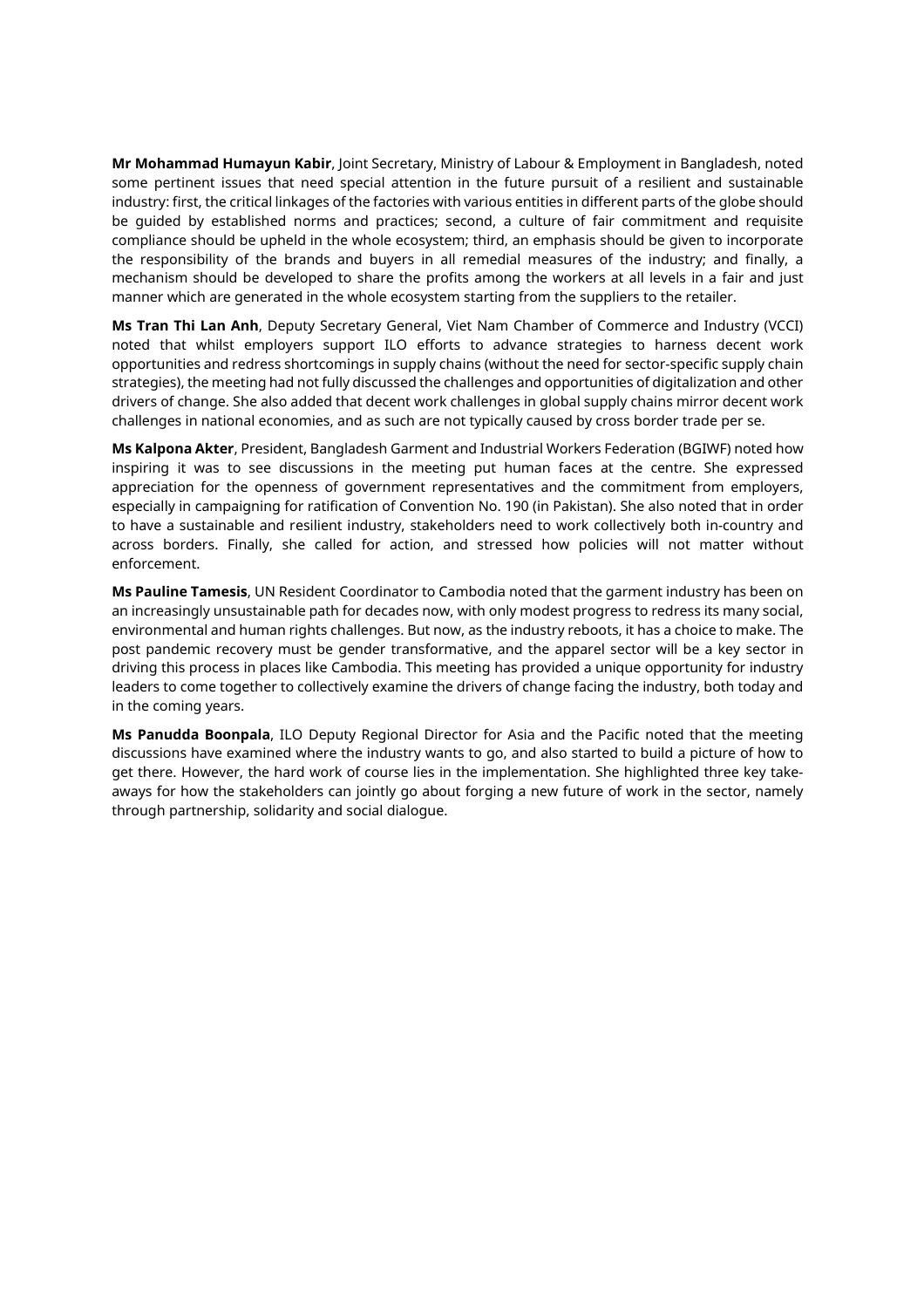# **5. Conclusions**

The COVID-19 pandemic has had major impact on the garment and textile sector in Asia and the Pacific. It has destabilised the industry, employment and livelihoods, creating widespread hardships that are yet to abate. At the same time, it has also shone a light on the elements of our systems that are working and those that are not working. Meeting participants recognized that just as the garment and textiles sector forms the economic and social backbone of many countries in Asia, the sector will likewise be of critical importance to the long-term recovery of these nations in the post- pandemic era.

This tripartite regional meeting provided not just an opportunity to share insights and showcase initiatives aimed at addressing critical decent work deficits but also a forum to promote sectoral social dialogue. It was also about recognising that the sector is now a critical juncture, and one at which a better future of work can be possible if it is built on a common and hopeful vision, together with deliberate and concerted actions to harness decent work opportunities, from all industry stakeholders.

The key messages of the meeting - echoed by many of the speakers - were that many stakeholders were facing the same challenges emerging from major drivers of change affecting the sector, and that with this, solidarity is a key strength to be leveraged. Through strategic partnerships and joint action, constituents and other stakeholders can be better placed to help (re)build resilience, inclusiveness and sustainability in the sector. In the words of several participants, 2022 should be the year of social dialogue and action in support of these aims.

Governments, employers' and workers' organizations are uniquely positioned to harness the potential of the garment and textiles industries while making sure that no one is left behind. The meeting heard how there is already a *compass* for this work in the ILO Centenary Declaration for the Future of Work, together with a *roadmap* in the form of the recently adopted Global Call to Action for a Human-Centred Recovery from the COVID-19 crisis that is inclusive, sustainable and resilient.

To ensure a sustainable future and decent work in the sector, the industry needs to be one step ahead of megatrends and drivers of change, including digitalization, automation, climate change and changes in trade and consumer patterns. This can be done through building robust and inclusive mechanisms for social dialogue, and by building holistic, forward looking plans and strategies that invest in human capital and social protection, incentivise sustainable transitions in the sector, and promote and regulate the decent work landscape. Government has a lead role in driving these processes forward, with a strong partnership with workers' and employers' organizations for its success.

During the meeting, three key principles emerged for how to collectively build a *better* future of work in the sector: Partnership, Solidarity, and Social Dialogue. Discussions revealed how constituents from different countries see many commonalities in their current plight (the fallout from the pandemic manifest in similar ways across Asia's garment producing hubs). With this they see a strong case for improved industry partnerships as a means to address common challenges and build a more inclusive and resilient garment sector, with renewed commitments to decent work and environmental sustainability. Critical to this will be the continuation and expansion of all forms of dialogue, formal and informal and in bipartite and tripartite settings, as well as closer engagement and action with other critical stakeholders, notably international brands and buyers.

The ILO has a significant convening role in this process, and in helping to establish meaningful links between international labour standards and initiatives and national-level policies and action in the garment and textiles sector. To deliver real results, for example in closing decent work gaps and accelerating just transitions in the sector, policy design, dialogue platforms, and industry initiatives need to be informed by realities and demands on the ground, and owned by those who have the biggest stake in their success: the workers and employers themselves.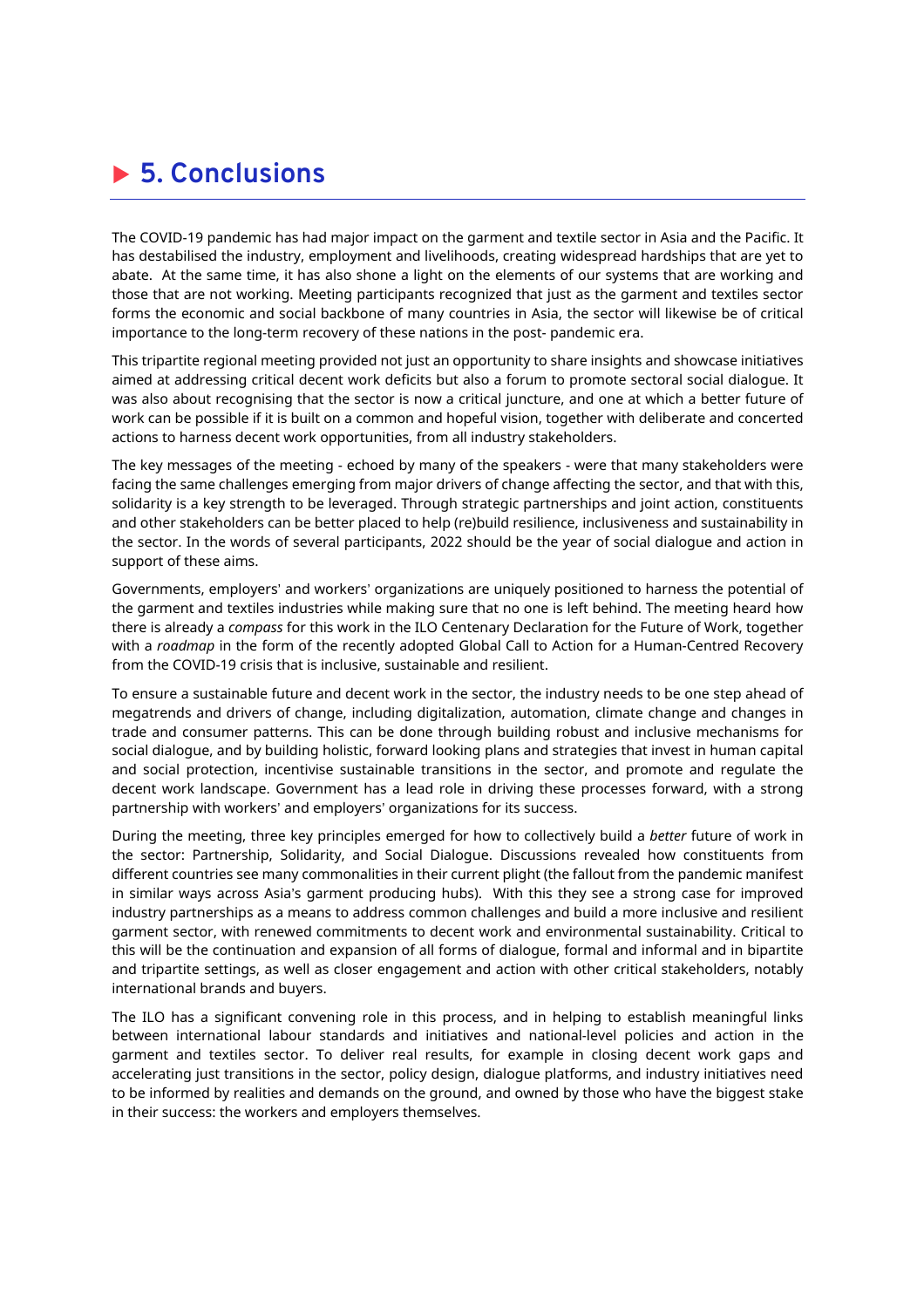# ▶ 6. Summary of proposals made by constituents

Recognizing that the meeting was not intended or mandated to deliver official (i.e. negotiated) conclusions or outcomes, the following is a summary of the proposals made by constituents during the course of the meeting.

- **Adopt the human-centred approach when strategizing recovery from the COVID-19 crisis**. Governments, employers' and workers' organizations, together with other industry stakeholders, must come together to take urgent and coordinated actions to ensure that the resumption of industry operations does not leave vulnerable workers behind. All parties should take into account the Global Call to Action for a Human-Centred Recovery which sets out priorities to support sustainable enterprises while extending social protection to workers.
- **Continue and expand all forms of social dialogue within the garment and textiles industry**. This includes both formal and informal dialogue, in bipartite and tripartite settings, as well as closer engagement and action with other critical stakeholders, notably international brands and buyers. Dialogue mechanisms should be strengthened to ensure that it is robust, inclusive and gear toward holistic strategies for sustainable transition of the sector.
- **Promote further ratification and implementation of key ILO Conventions.** The development of coordinated work plans (by Governments) to ratify the eight fundamental Conventions - and apply them in national laws - would be an important step in strengthening national accountability frameworks for decent work. As a highly feminized industry, ratification of ILO Convention N° 190 on workplace violence and harassment would particularly help address genderbased violence and harassment in the garment and textiles sector.
- **Strengthen industry partnerships to address common challenges and find collective solutions**. Industry leaders can take advantage of regional platforms, networks and multistakeholder initiatives to connect with those working on the same issues, exchange knowledge and experience, and build cross-country alliances and cooperation to tackle pressing decent work issues facing the industry.
- **Promote, regulate and enforce decent working conditions throughout the garment and textiles supply chain.**  Constituents and industry actors must support decent work through their mandates. Businesses need to take responsibility for labour practices across their operations, including their lower-tier suppliers. Governments, brands, manufacturers, unions should work together to increase wages to sustain and improve livelihoods and working conditions and ensure internationally guaranteed rights are respected.
- **Expand social protection systems to mitigate future shocks, especially to workers in the informal economy.** The COVID-19 pandemic highlights the important of public infrastructure for social services as it allows societies to cope with emergencies and calls for more functioning social protection floors for workers in the garment and textiles supply chain.
- **Foster an enabling environment for sustainable small and medium-sized enterprises.** Most companies in the garment and textiles sector are small and medium-sized with varying capacity-constraints. With the support of the ILO, governments and multinational enterprises should make concrete efforts to simplify complex regulations and licensing system for SMEs as well as to enhance capabilities to innovate and adopt new technologies through grants, training and investment in public infrastructure. Supporting the formalization of SMEs can be integral to generation of productive and decent jobs in the sector.
- **Invest in reskilling and upskilling of workers.** Governments should provide strategic incentives to stimulate productivity growth, investment in human capital, and uptake of new technologies in the garment and textiles sector. Enterprises must support worker training to help match their skillsets with the evolving landscape of (garment and textile) production. Industry actors should adopt the approach outlined in the ILO Centenary Declaration, which calls on Member States to ensure all people benefit from the changing world of work.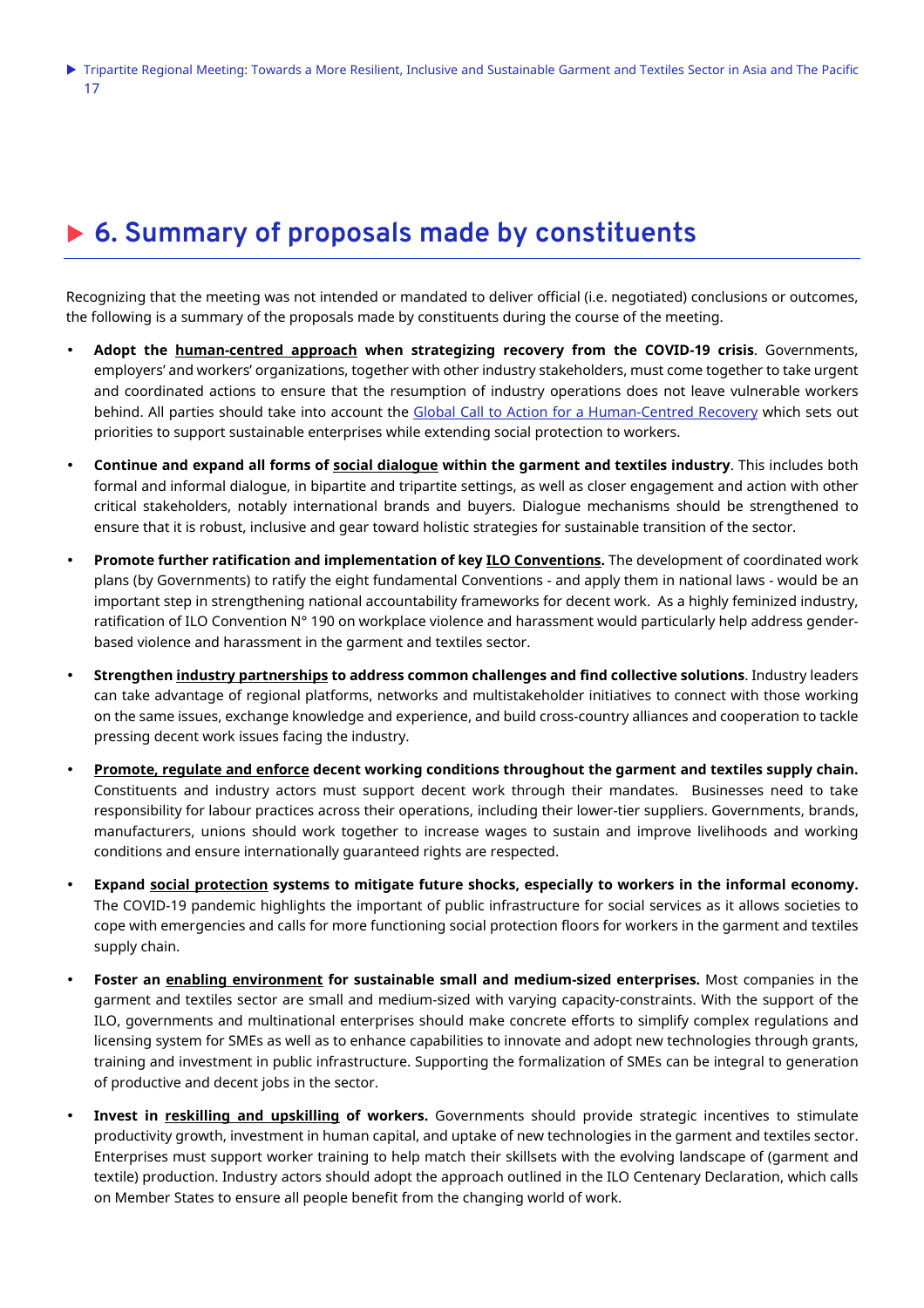- Tripartite Regional Meeting: Towards a More Resilient, Inclusive and Sustainable Garment and Textiles Sector in Asia and The Pacific 18
- **Enhance investments for a just transition to environmental sustainability.** Enterprises must take into account new forms of green, sustainable and circular business models to improve supply chain management and reduce material use and waste generation. Planning for "green jobs" and capacity building concerning for "green skills" among policymakers, employers and workers are also needed to ensure that workers will be prepared and protected along the process of building back better.
- **Redress gender inequalities throughout the garment and textiles sector.** As a highly feminized industry, garment and textiles stakeholders should prioritize efforts to increase women's voice, leadership and representation in social dialogue and industry planning processes, including Covid-19 recovery strategies.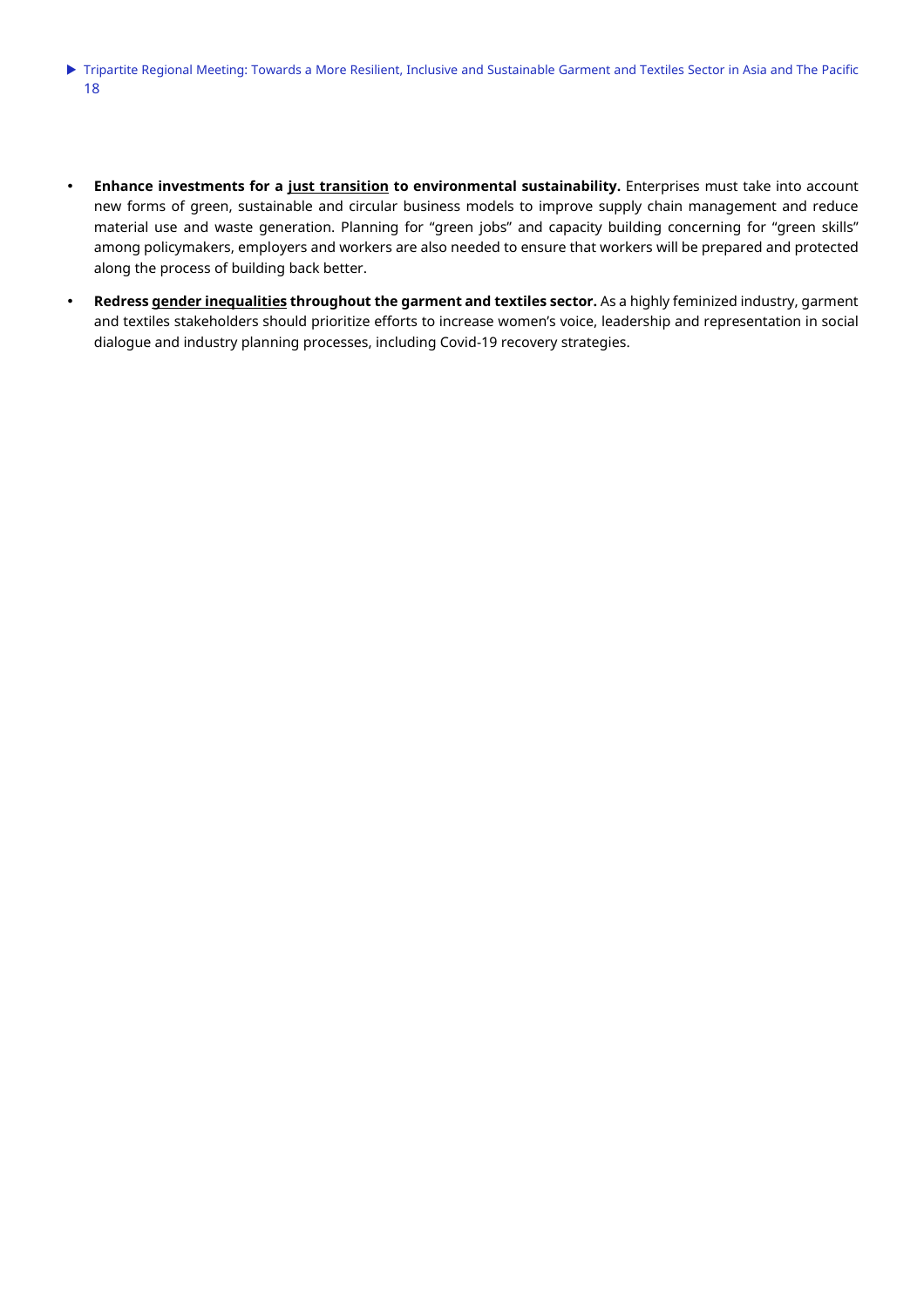# **7. List of official participants<sup>1</sup>**

# **Government representatives and advisers**

#### Bangladesh

| H.E. Mr Mustafizur Rahman     | Ambassador Extraordinary and Plenipotentiary, Permanent Mission<br>of the People's Republic of Bangladesh to the United Nations, Geneva         |
|-------------------------------|-------------------------------------------------------------------------------------------------------------------------------------------------|
| Mr Mohammad Kamruzzaman       | Counsellor, Permanent Mission of the People's Republic of<br>Bangladesh to the United Nations, Geneva                                           |
| Mr Mohammad Humayun<br>Kabir  | Joint Secretary, Ministry of Labour and Employment                                                                                              |
| Mr. Abdul Mumin               | Assistant Inspector General (Safety), Department of Inspection for<br>Factories and Establishment, Ministry of Labour and Employment            |
|                               | Cambodia                                                                                                                                        |
| H.E. Ms Vannaroth Sovann      | Secretary of State, Ministry of Labour and Vocational Training                                                                                  |
| Mr Sopheak Phun               | Advisor, Ministry of Labour and Vocational Training                                                                                             |
| Ms Lanin Tan                  | Deputy Director, Department of Macro-economic and Fiscal Policy,<br>Ministry of Economy and Finance                                             |
| Ms Socheath Eng               | Research Assistant General Secretariat, Committee on Economic and<br>Financial Policy, Ministry Economy and Finance                             |
|                               | China                                                                                                                                           |
| Ms Huang Kun                  | Director, Ministry of Human Resources and Social Security                                                                                       |
|                               | Indonesia                                                                                                                                       |
| Mr Sudi Astono                | Labour Inspectorate, Directorate-General for Labour Inspection and<br>OSH Development, Ministry of Manpower                                     |
| Ms Meynar Kusumo<br>Wulandari | Industrial Relations Mediator, Directorate-General for Industrial<br>Relations and Workers Social Security Development, Ministry of<br>Manpower |

<sup>1</sup> General Audience (non-speaking rights): 84 participants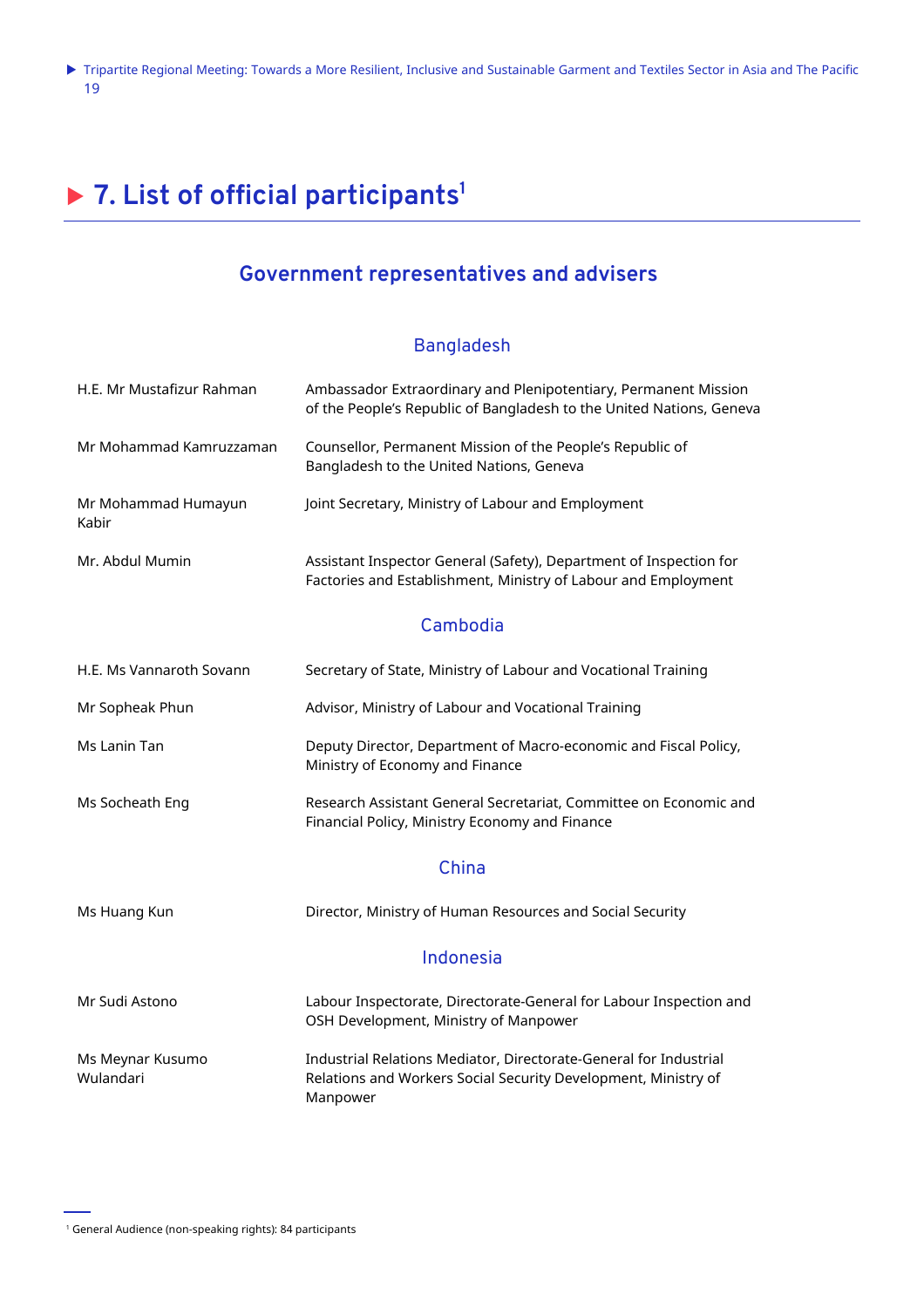#### Pakistan

| Ms Alia Shahid           | Joint Secretary, Ministry of Overseas Pakisvtanis                                                                  |
|--------------------------|--------------------------------------------------------------------------------------------------------------------|
|                          | Sri Lanka                                                                                                          |
| Ms G. A. Rasika Perera   | Deputy Director-Planning, Ministry of Labour                                                                       |
| Mr H. G. W. Gunawardena  | Secretary-Wages Board, Department of Labour, Ministry of Labour                                                    |
|                          | Sweden                                                                                                             |
| Ms Anna Jakenberg Brinck | Deputy Head and Minister Counsellor, Embassy of Sweden to<br>Thailand                                              |
| Ms Asa Heijne            | Assessor, Embassy of Sweden to Thailand                                                                            |
|                          | <b>Thailand</b>                                                                                                    |
| Mr Wutthisak Pathomsart  | Senior Labour Specialist, Ministry of Labour                                                                       |
| Ms Pongsuda Porkpermdee  | Skill Development Technical Officer, Ministry of Labour                                                            |
|                          | <b>Viet Nam</b>                                                                                                    |
| Ms Nguyen Thi Hong Diep  | Deputy Chief Inspector, Ministry of Labour, Invalids and Social Affairs                                            |
| Ms Bui Thai Quyen        | Vice Head, Division for Planning and International Cooperation,<br>Ministry of Labour, Invalids and Social Affairs |
|                          | <b>Employers' representatives</b>                                                                                  |
| Mr Majyd Aziz            | Employers' Federation of Pakistan (EFP)                                                                            |
| Mr Farooq Ahmed          | Bangladesh Employers' Federation (BEF)                                                                             |
| Mr Dilip Chenoy          | All India Organisation of Employers (AIOE)                                                                         |
| Mr Tran Thi Lan Anh      | Viet Nam Chamber of Commerce and Industry (VCCI)                                                                   |
| Ms Siriwan Romchattong   | Employers' Confederation of Thailand (ECOT)                                                                        |
| Ms Diana Savitri         | The Employers' Association of Indonesia (APINDO)                                                                   |
| Mr Rick Lambell          | Kmart                                                                                                              |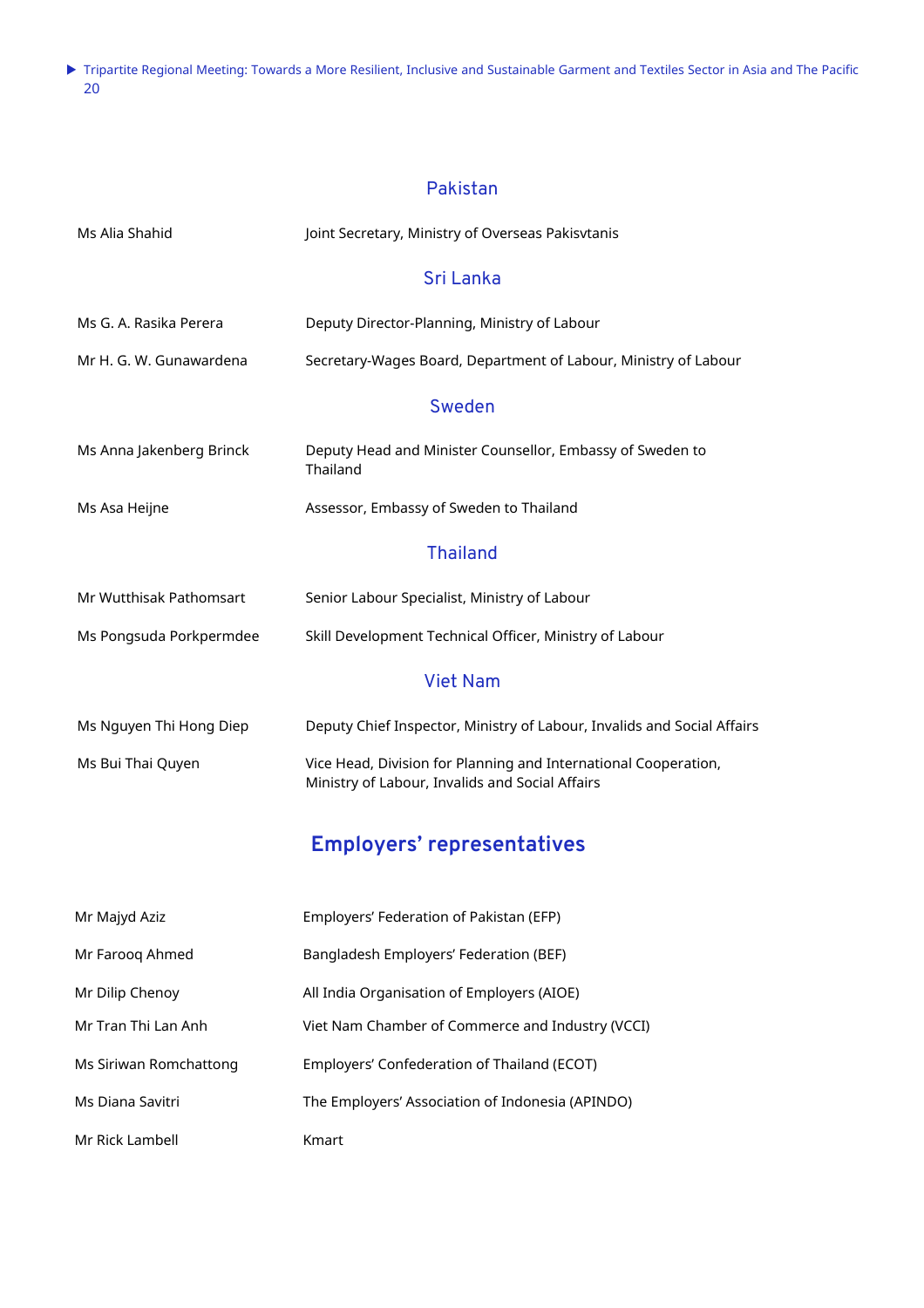# **Workers' representatives**

| Mr Gautam Mody    | General Secretary, New Trade Union Initiative (NTUI), India                              |
|-------------------|------------------------------------------------------------------------------------------|
| Ms Kalpona Akter  | President, Bangladesh Garment and Industrial Workers Federation<br>(BGIWF), Bangladesh   |
| Mr Anton Marcus   | President, Free Trade Zones and General Services Employees Union<br>(FTZGSEU), Sri Lanka |
| Mr Nadeem Parwaz  | President, Pakistan Textile Garments Leather Workers Federation<br>(PTGLWF)              |
| Ms Athit Khong    | President, Coalition of Cambodian Apparel Workers Democratic<br>Union (CCAWDU)           |
| Ms Sumiyati       | Executive member, National Labour Union (SPN), Indonesia                                 |
| Ms Ha Phuong Thao | The Vietnamese Union of Industry and Trade (VUIT)                                        |
| Ms Sia Jampathong | President, Confederation of Industrial Labour of Thailand (TFWT CILT)                    |

# **Persons representing international organizations**

|                           | <b>United Nations</b>                                                              |
|---------------------------|------------------------------------------------------------------------------------|
| <b>Ms Pauline Tamesis</b> | UN Resident Coordinator to Cambodia                                                |
|                           | <b>International Organization of Employers (IOE)</b>                               |
| Mr Matias Espinosa        | Adviser                                                                            |
| Ms Akustina Morni         | Adviser for Asia-Pacific                                                           |
| Ms María Teresa Llanos    | <b>International Trade Union Confederation (ITUC)</b><br><b>Assistant Director</b> |
|                           | <b>IndustriAll</b>                                                                 |
|                           |                                                                                    |

Ms Christina Hajagos-Clausen Director, Textile and Garment Industry